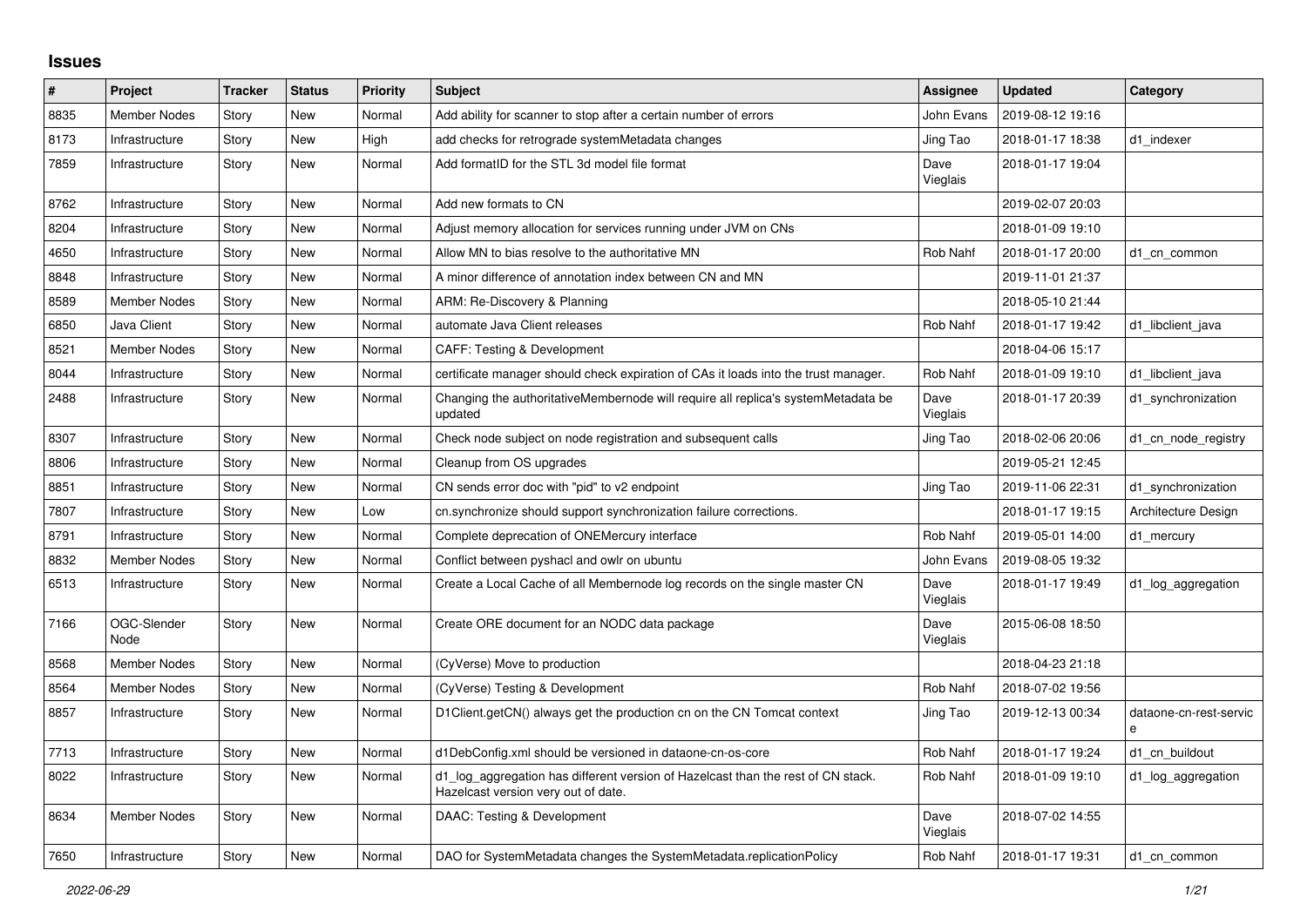| $\vert$ # | Project                         | Tracker | <b>Status</b> | <b>Priority</b> | <b>Subject</b>                                                                                 | <b>Assignee</b>  | <b>Updated</b>   | Category                         |
|-----------|---------------------------------|---------|---------------|-----------------|------------------------------------------------------------------------------------------------|------------------|------------------|----------------------------------|
| 8736      | Infrastructure                  | Story   | New           | Normal          | Decouple the index generator to the hazelcast system metadata map                              |                  | 2019-01-22 19:27 | d1 indexer                       |
| 8862      | Infrastructure                  | Story   | New           | Normal          | Deploy a new dataone-cn-rest release                                                           | Jing Tao         | 2020-04-23 16:24 |                                  |
| 2944      | Infrastructure                  | Story   | New           | Normal          | Design and implement a MN kill switch mechanism                                                | Dave<br>Vieglais | 2018-01-17 20:30 | <b>Support Operations</b>        |
| 7668      | Infrastructure                  | Story   | New           | Normal          | Determine how indexing of data packages should work                                            | Jing Tao         | 2018-01-17 19:28 | d1_indexer                       |
| 8084      | Infrastructure                  | Story   | New           | Normal          | determine the backup strategy for rabbitMQ                                                     | Rob Nahf         | 2018-01-17 18:46 | d1 indexer                       |
| 1644      | DataONE API                     | Story   | New           | Normal          | Develop an object format creation policy                                                       |                  | 2018-01-17 20:46 |                                  |
| 7559      | Infrastructure                  | Story   | New           | Normal          | Develop plan for securing application passwords in the CN stack                                | Dave<br>Vieglais | 2018-01-17 19:34 | Architecture Design              |
| 8061      | Infrastructure                  | Story   | New           | Normal          | develop queue-based processing system for the CN                                               | Rob Nahf         | 2018-01-17 19:00 | Architecture Design              |
| 8340      | <b>Testing MN</b><br>Management | Story   | New           | Normal          | Discovery                                                                                      |                  | 2018-02-08 15:28 |                                  |
| 8381      | <b>Testing MN</b><br>Management | Story   | New           | Normal          | Discovery                                                                                      |                  | 2018-02-27 17:32 |                                  |
| 8109      | Infrastructure                  | Story   | New           | Normal          | Does authentication token need to include group information?                                   | Dave<br>Vieglais | 2018-01-17 18:45 | Authentication,<br>Authorization |
| 8367      | Infrastructure                  | Story   | New           | Normal          | Duplicate jenkins jobs from UNM to UCSB                                                        | Dave<br>Vieglais | 2019-01-22 19:25 | <b>Support Operations</b>        |
| 8849      | Infrastructure                  | Story   | <b>New</b>    | Normal          | During sync, the CN does not detect error returned from getChecksum()                          | Jing Tao         | 2019-11-06 22:07 |                                  |
| 8074      | Python GMN                      | Story   | <b>New</b>    | Normal          | Eliminate unnecessary setuid/setgid programs                                                   | Roger Dahl       | 2018-01-17 18:48 |                                  |
| 4278      | Infrastructure                  | Story   | New           | Normal          | EML indexing - handle multiple temporalCoverage and spatialCoverage elements                   | Jing Tao         | 2018-01-17 20:04 | d1_indexer                       |
| 8167      | Infrastructure                  | Story   | New           | Normal          | Enable postgres replication between Coordinating Nodes                                         | Monica Ihli      | 2018-01-09 19:10 | dataone-cn-os-core               |
| 8756      | <b>CN REST</b>                  | Story   | <b>New</b>    | Normal          | Ensure replica auditor is effective                                                            | Chris Jones      | 2019-01-15 21:00 | d1_replication_auditor           |
| 8869      | Infrastructure                  | Story   | New           | Normal          | Equivalent identities show owning different amount of packages.                                | Jing Tao         | 2020-09-24 22:34 | d1_indexer                       |
| 4091      | Infrastructure                  | Story   | New           | Normal          | <b>ESRI GeoPortal MN stack</b>                                                                 |                  | 2013-10-15 13:36 |                                  |
| 7170      | OGC-Slender<br>Node             | Story   | New           | Normal          | Evaluate the feasibility of extracting provenance information from the journal.txt<br>document | Dave<br>Vieglais | 2015-06-08 21:28 |                                  |
| 8757      | CN REST                         | Story   | New           | Normal          | Fix getChecksum() in MNAuditTask to use dynamic checksum algorithms                            | Chris Jones      | 2019-01-14 19:48 | d1_replication_auditor           |
| 8749      | CN REST                         | Story   | New           | Normal          | Fix log aggregation events from the CN without associated CN IPs                               | Dave<br>Vieglais | 2019-05-01 22:25 |                                  |
| 8779      | Infrastructure                  | Story   | New           | Normal          | ForesiteResourceMap performance issue                                                          | Rob Nahf         | 2019-03-25 18:48 | d1_indexer                       |
| 5867      | Member Nodes                    | Story   | New           | Normal          | GBIF: Registration in Production environment                                                   |                  | 2019-01-24 17:08 |                                  |
| 5838      | Member Nodes                    | Story   | New           | Normal          | GBIF: Testing                                                                                  |                  | 2019-01-28 14:39 |                                  |
| 5895      | Member Nodes                    | Story   | New           | Normal          | GBIF: Transition to production                                                                 |                  | 2018-01-22 18:41 |                                  |
| 8734      | Infrastructure                  | Story   | New           | Normal          | Hazelcast shutdown tied to out of memory exception!                                            | Rob Nahf         | 2018-10-18 16:55 | Metacat                          |
| 8819      | Member Nodes                    | Story   | New           | Normal          | IEDA documents not in DataONE                                                                  |                  | 2019-06-13 19:20 |                                  |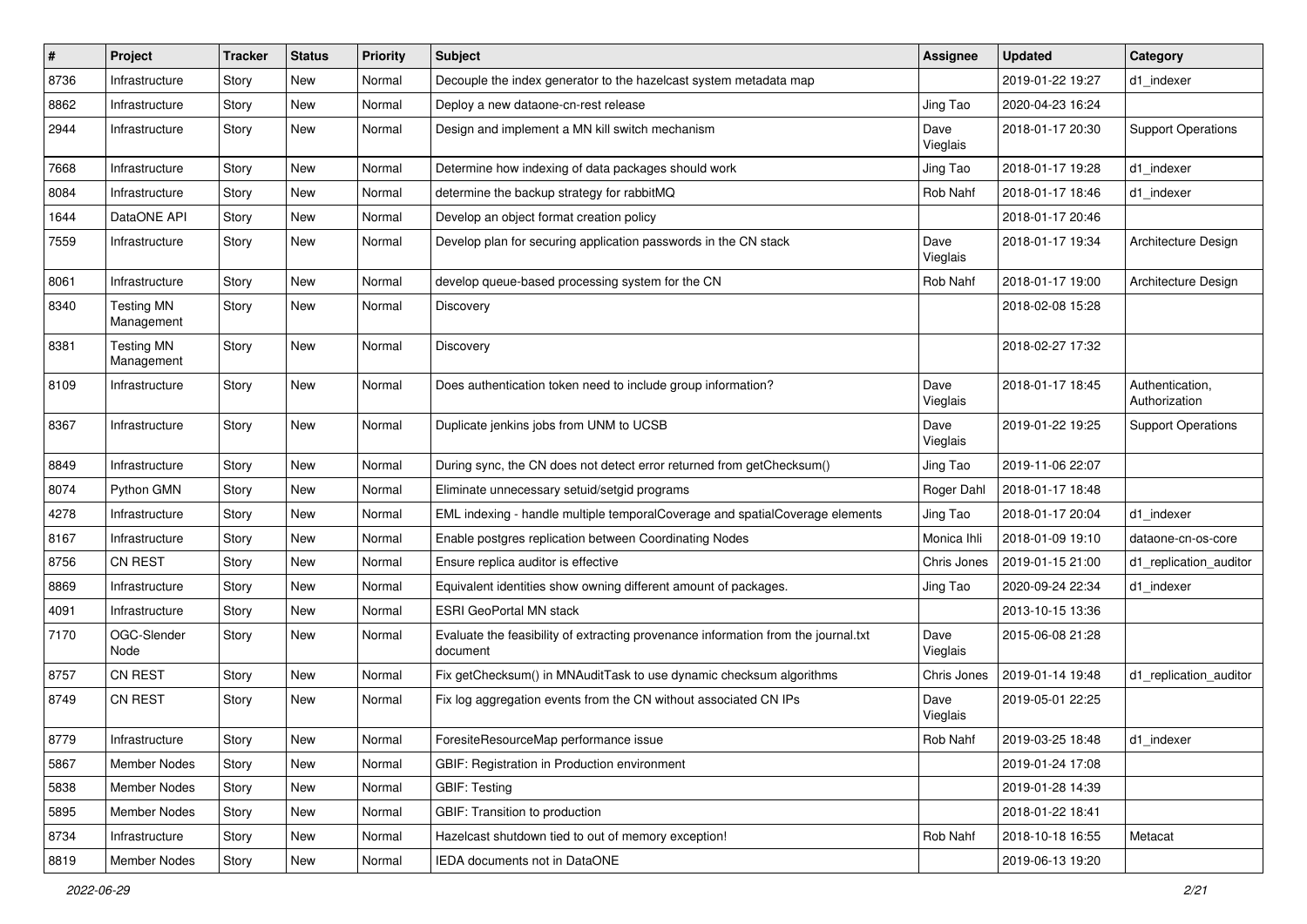| $\vert$ # | Project                         | <b>Tracker</b> | <b>Status</b> | <b>Priority</b> | Subject                                                                                                                  | <b>Assignee</b>  | <b>Updated</b>   | Category                   |
|-----------|---------------------------------|----------------|---------------|-----------------|--------------------------------------------------------------------------------------------------------------------------|------------------|------------------|----------------------------|
| 8082      | Infrastructure                  | Story          | New           | Normal          | implement SolrCloudClient to replace HttpService to allow concurrent updates of the<br>solr index from differen machines | Rob Nahf         | 2018-01-09 19:10 | d1 indexer                 |
| 8831      | <b>Member Nodes</b>             | Story          | New           | Normal          | Import error with schema_org.data                                                                                        | John Evans       | 2019-08-05 18:57 |                            |
| 8537      | Infrastructure                  | Story          | New           | Normal          | indexer doesn't populate SID-defined relationships unless new resourceMap is<br>submitted                                | Rob Nahf         | 2018-04-09 22:51 | d1 indexer                 |
| 8363      | Infrastructure                  | Story          | New           | Normal          | indexer shutdown generates index tasks                                                                                   | Rob Nahf         | 2018-09-24 15:25 | d1_indexer                 |
| 8702      | Infrastructure                  | Story          | New           | Normal          | <b>Indexing Refactor Strategy</b>                                                                                        | Rob Nahf         | 2018-09-24 18:05 | d1 indexer                 |
| 8758      | Infrastructure                  | Story          | New           | Normal          | Index replicationStatus field                                                                                            | Jing Tao         | 2019-01-14 18:00 | d1 indexer                 |
| 3656      | Infrastructure                  | Story          | New           | Normal          | integration testing: what are acceptable pids for update?                                                                | Roger Dahl       | 2018-01-17 20:22 |                            |
| 8540      | Infrastructure                  | Story          | New           | Normal          | interesting 15 minute Hazelcast timeout in IndexProcessor                                                                | Rob Nahf         | 2018-04-12 04:32 | d1_indexer                 |
| 8770      | <b>CN REST</b>                  | Story          | New           | Normal          | Issue with CN handling of encoded identifiers in object/ meta/ node/, others?                                            | Jing Tao         | 2019-03-05 19:37 | d1_cn_rest                 |
| 8771      | <b>CN REST</b>                  | Story          | New           | Normal          | Issue with LDAP when updating `nodeReplicationPolicy`                                                                    | Dave<br>Vieglais | 2019-03-05 19:43 | d1_cn_rest                 |
| 8213      | Member Nodes                    | Story          | New           | Normal          | KUBI node is not responding as a MN                                                                                      | Dave<br>Vieglais | 2017-11-06 22:18 |                            |
| 8602      | Infrastructure                  | Story          | New           | Normal          | Log aggregation and augmentation process mid 2018 updates                                                                | Dave<br>Vieglais | 2018-06-07 20:49 | d1_log_aggregation         |
| 8853      | Infrastructure                  | Story          | New           | Normal          | Make cn.resolve smarter                                                                                                  |                  | 2019-11-15 16:50 |                            |
| 8073      | Python GMN                      | Story          | New           | Normal          | Make sure unecessary services are disabled                                                                               | Roger Dahl       | 2018-01-17 18:48 |                            |
| 8470      | Infrastructure                  | Story          | New           | Normal          | Make the spring context of the d1_index_processor daemon more configurable                                               | Jing Tao         | 2018-03-22 16:53 | d1_indexer                 |
| 7605      | Infrastructure                  | Story          | New           | Normal          | MemberNodes not authorizing CN to harvest log records                                                                    | Dave<br>Vieglais | 2018-01-17 19:33 | Environment.Productio<br>n |
| 8515      | <b>Testing MN</b><br>Management | Story          | New           | Normal          | meow: Move to Production                                                                                                 |                  | 2018-03-22 20:45 |                            |
| 8837      | Infrastructure                  | Story          | New           | Normal          | Merge the changes from metacat's feature-project-indexing branch to<br>d1_cn_index_processor                             | Jing Tao         | 2019-08-16 17:18 | d1_indexer                 |
| 8097      | Infrastructure                  | Story          | New           | Normal          | Metacat (storage) and d1-synchronize both have the code to compute the checksum                                          | Jing Tao         | 2018-01-09 19:10 | d1 synchronization         |
| 8366      | Infrastructure                  | Story          | New           | Normal          | Migrate jenkins continuous integration from UNM to UCSB                                                                  | Dave<br>Vieglais | 2019-01-22 19:26 | <b>Support Operations</b>  |
| 6796      | <b>Python Libraries</b>         | Story          | New           | Normal          | Migrate to Python v3                                                                                                     | Roger Dahl       | 2018-01-17 19:43 |                            |
| 8352      | <b>Testing MN</b><br>Management | Story          | New           | Normal          | Move to Production                                                                                                       |                  | 2018-02-08 15:28 |                            |
| 7810      | Infrastructure                  | Story          | New           | Normal          | Need to avoid buffer overflow condition during HTTP client TLS renegotiation                                             | Rob Nahf         | 2018-01-17 19:09 |                            |
| 6759      | DataONE API                     | Story          | New           | Normal          | ObjectFormat Management                                                                                                  | Dave<br>Vieglais | 2015-01-19 23:17 |                            |
| 7640      | Infrastructure                  | Story          | New           | Normal          | <b>ONEShare failing with ServiceFailure</b>                                                                              | Laura<br>Moyers  | 2016-02-12 16:39 | Environment.Productio      |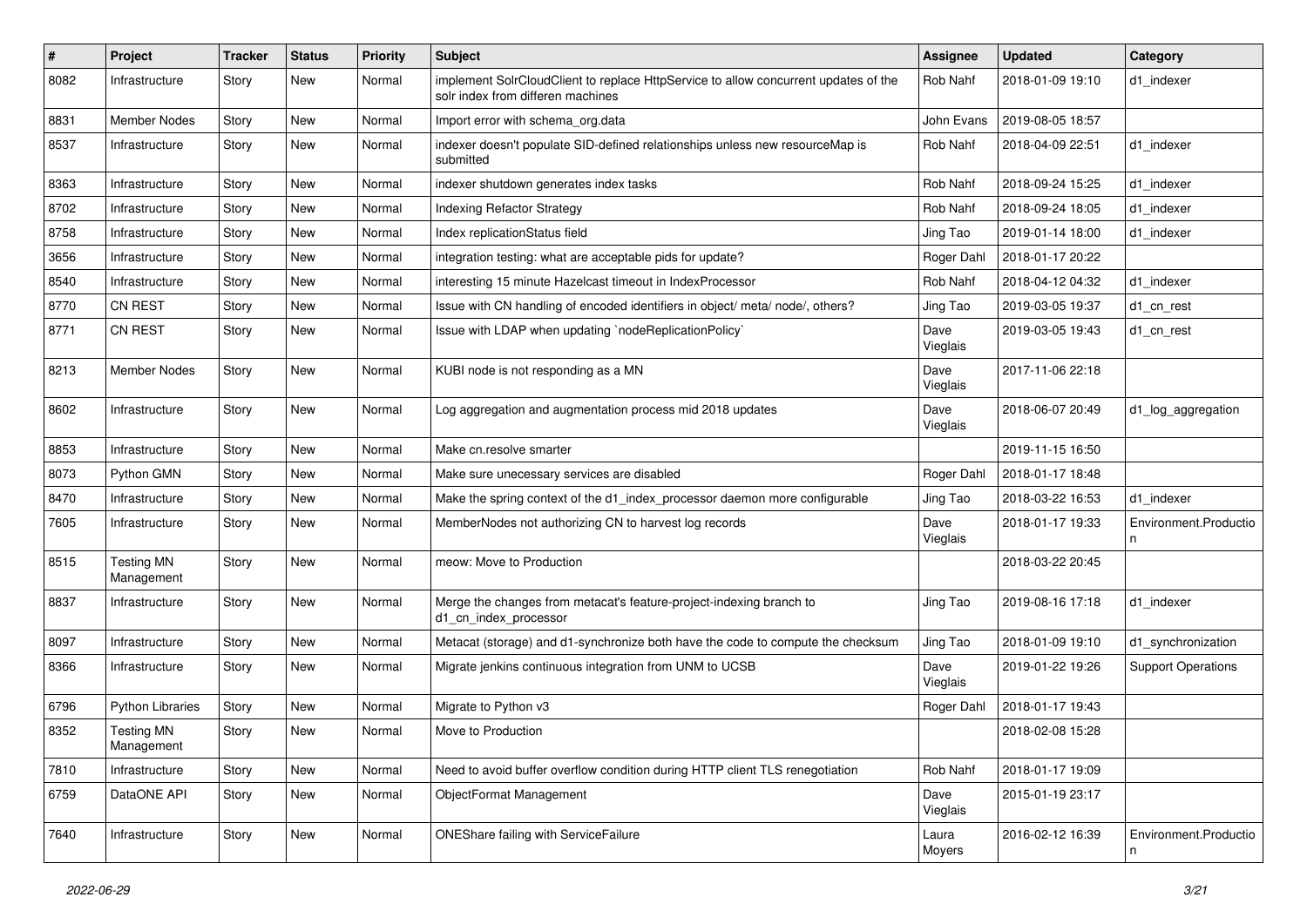| $\vert$ # | Project                         | <b>Tracker</b> | <b>Status</b> | <b>Priority</b> | <b>Subject</b>                                                                                           | <b>Assignee</b>       | <b>Updated</b>   | Category                         |
|-----------|---------------------------------|----------------|---------------|-----------------|----------------------------------------------------------------------------------------------------------|-----------------------|------------------|----------------------------------|
| 6069      | Infrastructure                  | Story          | <b>New</b>    | Normal          | open ask.dataone.org sign-in to community                                                                | Dave<br>Vieglais      | 2014-10-01 20:39 | Documentation                    |
| 7611      | Infrastructure                  | Story          | <b>New</b>    | Normal          | ORNLDAAC fails during log aggregation                                                                    | Laura<br>Moyers       | 2016-01-26 16:39 | Environment.Productio<br>n       |
| 8574      | Search UI                       | Story          | <b>New</b>    | Normal          | PANGAEA Temporary Fix: SID only in Data Citation                                                         | <b>Bryce</b><br>Mecum | 2018-05-01 01:45 |                                  |
| 8343      | <b>Testing MN</b><br>Management | Story          | <b>New</b>    | Normal          | Planning                                                                                                 |                       | 2018-02-08 15:28 |                                  |
| 8833      | <b>Member Nodes</b>             | Story          | <b>New</b>    | Normal          | Problems utilizing pyshacl within SlenderNodes                                                           | John Evans            | 2019-08-09 18:20 |                                  |
| 7224      | Infrastructure                  | Story          | <b>New</b>    | Normal          | push synchronization request status indicator: synchronizeStatus method option                           |                       | 2018-01-17 19:38 | Architecture Design              |
| 8856      | Infrastructure                  | Story          | <b>New</b>    | Normal          | Put the system metadata part ahead of the object part when d1_client_python<br>constructs the multipart  |                       | 2019-11-22 18:31 | d1_python                        |
| 8855      | Infrastructure                  | Story          | <b>New</b>    | Normal          | Put the system metadata part ahead of the object part when d1_client_r constructs the<br>multipart       | Matthew<br>Jones      | 2019-11-22 18:29 | d1_client_r                      |
| 8854      | Infrastructure                  | Story          | <b>New</b>    | Normal          | Put the system metadata part ahead of the object part when d1 libclient java<br>constructs the multipart | Jing Tao              | 2019-11-22 18:25 | d1 libclient java                |
| 2548      | Infrastructure                  | Story          | New           | Normal          | recasting untrusted certs to public poses accessibility inconsistency to users                           |                       | 2018-01-17 20:36 | Authentication,<br>Authorization |
| 8823      | Infrastructure                  | Story          | New           | High            | Recent Apache and OpenSSL combinations break connectivity on Ubuntu 18.04                                | Dave<br>Vieglais      | 2019-06-19 02:43 |                                  |
| 5468      | <b>Python Libraries</b>         | Story          | New           | Low             | Remove dead code from D1 Python stack                                                                    | Roger Dahl            | 2018-01-17 19:57 |                                  |
| 6056      | Infrastructure                  | Story          | New           | Normal          | remove log aggregation processing from d1-processing Linux service                                       | Dave<br>Vieglais      | 2018-01-17 19:55 | d1_log_aggregation               |
| 8582      | <b>CN REST</b>                  | Story          | <b>New</b>    | Normal          | Replica Auditing service is throwing errors                                                              | Jing Tao              | 2019-01-14 16:40 | d1 replication auditor           |
| 8639      | Infrastructure                  | Story          | <b>New</b>    | Normal          | Replication performance is too slow to service demand                                                    | Chris Jones           | 2018-07-04 11:18 | d1_replication                   |
| 8162      | Infrastructure                  | Story          | <b>New</b>    | Normal          | Replication tasks can contain stale potential target nodes                                               | Rob Nahf              | 2018-03-02 21:47 | d1 replication                   |
| 3720      | Infrastructure                  | Story          | <b>New</b>    | Normal          | resource maps should be validated                                                                        | Dave<br>Vieglais      | 2018-01-17 20:17 | Documentation                    |
| 7940      | Infrastructure                  | Story          | New           | Normal          | Retrieval of system metadata is too slow                                                                 | Robert<br>Waltz       | 2018-01-09 19:10 | d1_cn_service                    |
| 8208      | Infrastructure                  | Story          | New           | Normal          | Review and adjust memory allocated to d1-index-task-generator and<br>d1-index-task-processor             |                       | 2018-01-09 19:10 |                                  |
| 8207      | Infrastructure                  | Story          | <b>New</b>    | Normal          | review and adjust memory allocated to d1-processing                                                      |                       | 2018-01-09 19:10 |                                  |
| 7712      | Infrastructure                  | Story          | New           | Normal          | Sanparks fails during LogAggregation                                                                     | Laura<br>Moyers       | 2016-04-06 16:43 | Environment.Productio<br>n       |
| 8841      | Infrastructure                  | Story          | <b>New</b>    | Normal          | Solr Index processor don't parse the attributes on the otherEntity on an EML object                      | Jing Tao              | 2019-09-10 22:41 | d1_indexer                       |
| 8842      | Infrastructure                  | Story          | <b>New</b>    | Normal          | Some exceptions in Metacat                                                                               |                       | 2019-09-19 17:53 |                                  |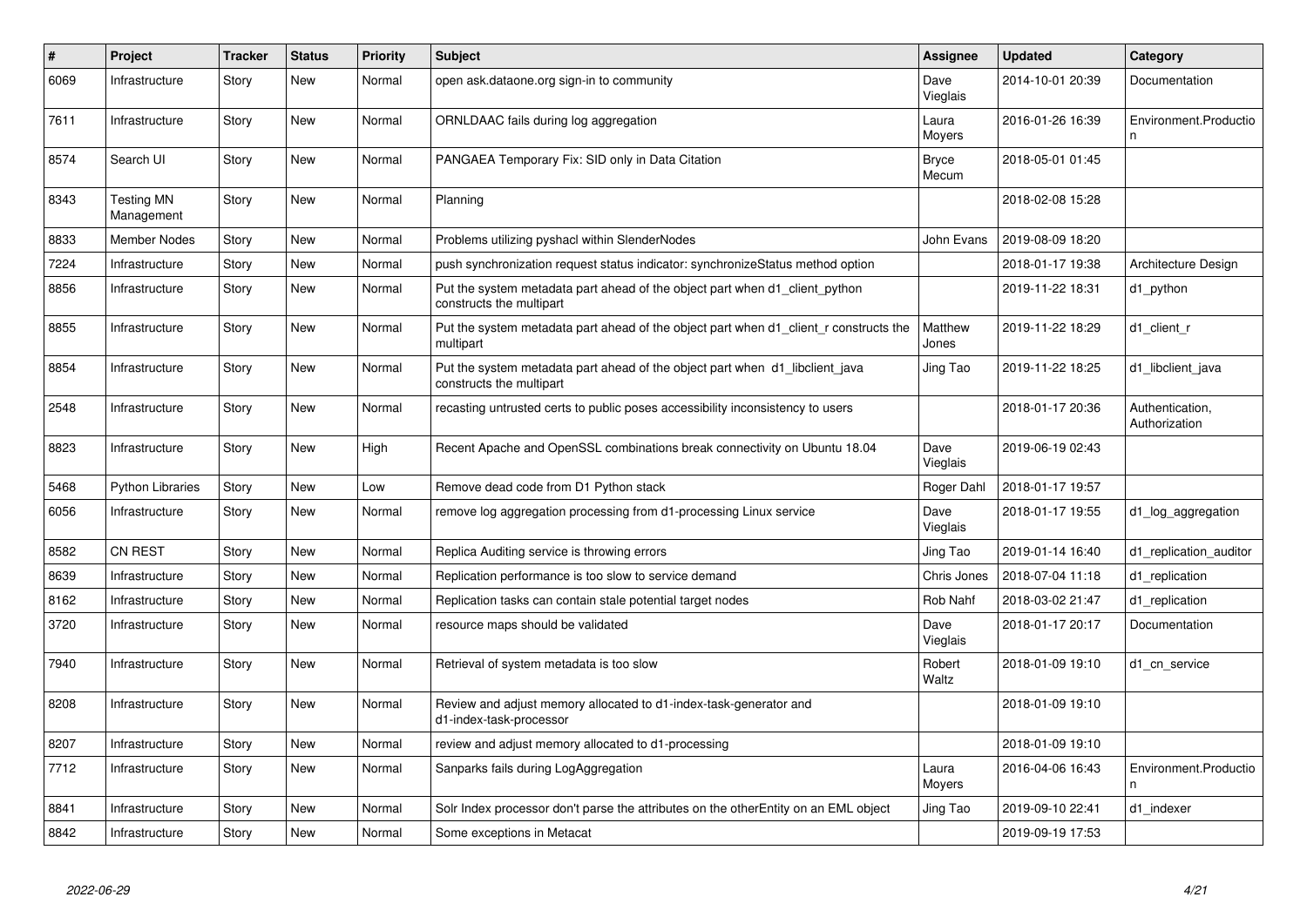| ∦    | Project                         | Tracker | <b>Status</b>   | <b>Priority</b> | <b>Subject</b>                                                                                                             | <b>Assignee</b>  | <b>Updated</b>   | Category                         |
|------|---------------------------------|---------|-----------------|-----------------|----------------------------------------------------------------------------------------------------------------------------|------------------|------------------|----------------------------------|
| 8737 | Infrastructure                  | Story   | New             | Normal          | Submitters and rights-holders with group permissions can't be granted authorization<br>when the sync process validates sid | Jing Tao         | 2018-11-28 17:12 | d1_synchronization               |
| 8504 | Infrastructure                  | Story   | New             | Normal          | Support creation of data citation record from solr record                                                                  | Monica Ihli      | 2018-07-17 23:06 | d1_indexer                       |
| 6883 | Infrastructure                  | Story   | New             | Normal          | support for ESRI Shapefile object format                                                                                   |                  | 2018-01-17 19:40 | Format ID                        |
| 7095 | Python GMN                      | Story   | <b>New</b>      | Low             | Support HTTP redirect capability for GMN within the Vendor Specific Extension model                                        | Dave<br>Vieglais | 2016-03-25 02:30 |                                  |
| 6543 | Infrastructure                  | Story   | New             | Normal          | Support RIF-CS metadata standard                                                                                           | Dave<br>Vieglais | 2018-01-17 19:46 | Format ID                        |
| 8864 | <b>CN REST</b>                  | Story   | <b>New</b>      | Normal          | Sychronization does not register authoritative replica entry correctly                                                     | Jing Tao         | 2020-06-19 21:59 | d1_synchronization               |
| 7889 | Infrastructure                  | Story   | <b>New</b>      | Normal          | Synchronization not happening when authoritativeMN is not set correctly.                                                   | Rob Nahf         | 2018-01-17 19:01 | d1_synchronization               |
| 8036 | Infrastructure                  | Story   | New             | Normal          | synchronization should respond to various MN down conditions to avoid syncFailures                                         | <b>Rob Nahf</b>  | 2018-01-17 18:55 | d1_synchronization               |
| 8347 | <b>Testing MN</b><br>Management | Story   | New             | Normal          | <b>Testing &amp; Development</b>                                                                                           |                  | 2018-02-08 15:28 |                                  |
| 8463 | <b>Testing MN</b><br>Management | Story   | New             | Normal          | test: Testing & Development                                                                                                |                  | 2018-03-01 21:04 |                                  |
| 8368 | Infrastructure                  | Story   | <b>New</b>      | Normal          | Update backup strategy for jenkins job configurations to subversion                                                        | Dave<br>Vieglais | 2019-01-22 19:25 | <b>Support Operations</b>        |
| 7183 | Infrastructure                  | Story   | <b>New</b>      | Normal          | Update wild card server certificate on all test.dataone.org systems                                                        | Dave<br>Vieglais | 2015-06-15 15:10 | <b>Support Operations</b>        |
| 8244 | <b>Member Nodes</b>             | Story   | New             | Normal          | Upgrade Member Node to current version of Metacat (IOE)                                                                    | Amy<br>Forrester | 2018-01-25 15:36 |                                  |
| 8782 | Infrastructure                  | Story   | New             | Normal          | Upgrade OS to Ubuntu 18.04 on CNs                                                                                          | Jing Tao         | 2019-03-22 18:12 |                                  |
| 8234 | Infrastructure                  | Story   | New             | Normal          | Use University of Kansas ORCID membership to support authentication in production<br>environment                           | Dave<br>Vieglais | 2018-01-09 19:10 | Authentication,<br>Authorization |
| 8683 | <b>Member Nodes</b>             | Story   | New             | Normal          | USGS SDC: redeploy as a v2 Slender Node with GMN                                                                           | John Evans       | 2019-05-15 14:03 |                                  |
| 8796 | Infrastructure                  | Story   | New             | Normal          | Various issues with service access after upgrade to 18.04                                                                  | Jing Tao         | 2019-05-21 12:38 |                                  |
| 8038 | Infrastructure                  | Story   | In.<br>Progress | Normal          | connect logging output to a log analysis tool                                                                              | Dave<br>Vieglais | 2018-01-17 18:52 | d1_synchronization               |
| 7358 | Infrastructure                  | Story   | ln.<br>Progress | Normal          | ContactSubject on NodeList must be valid D1 Idap entry                                                                     | Dave<br>Vieglais | 2016-12-21 09:05 | Authentication,<br>Authorization |
| 3591 | Infrastructure                  | Story   | In<br>Progress  | Normal          | Content consistency checks for new member nodes                                                                            | <b>Rob Nahf</b>  | 2018-01-17 20:23 | <b>MNWebChecker</b>              |
| 725  | Infrastructure                  | Story   | In<br>Progress  | Normal          | Create Authentication and Access control design specifications                                                             | Dave<br>Vieglais | 2018-01-17 20:52 | Documentation                    |
| 8225 | Member Nodes                    | Story   | In.<br>Progress | Normal          | Customize Indexing & View for gmd-pangaea                                                                                  | Rob Nahf         | 2018-05-17 14:30 |                                  |
| 3666 | Java Client                     | Story   | In<br>Progress  | Low             | D1Client.listUpdateHistory() needs to handle changing access policies                                                      | Rob Nahf         | 2018-01-17 20:19 | d1 libclient java                |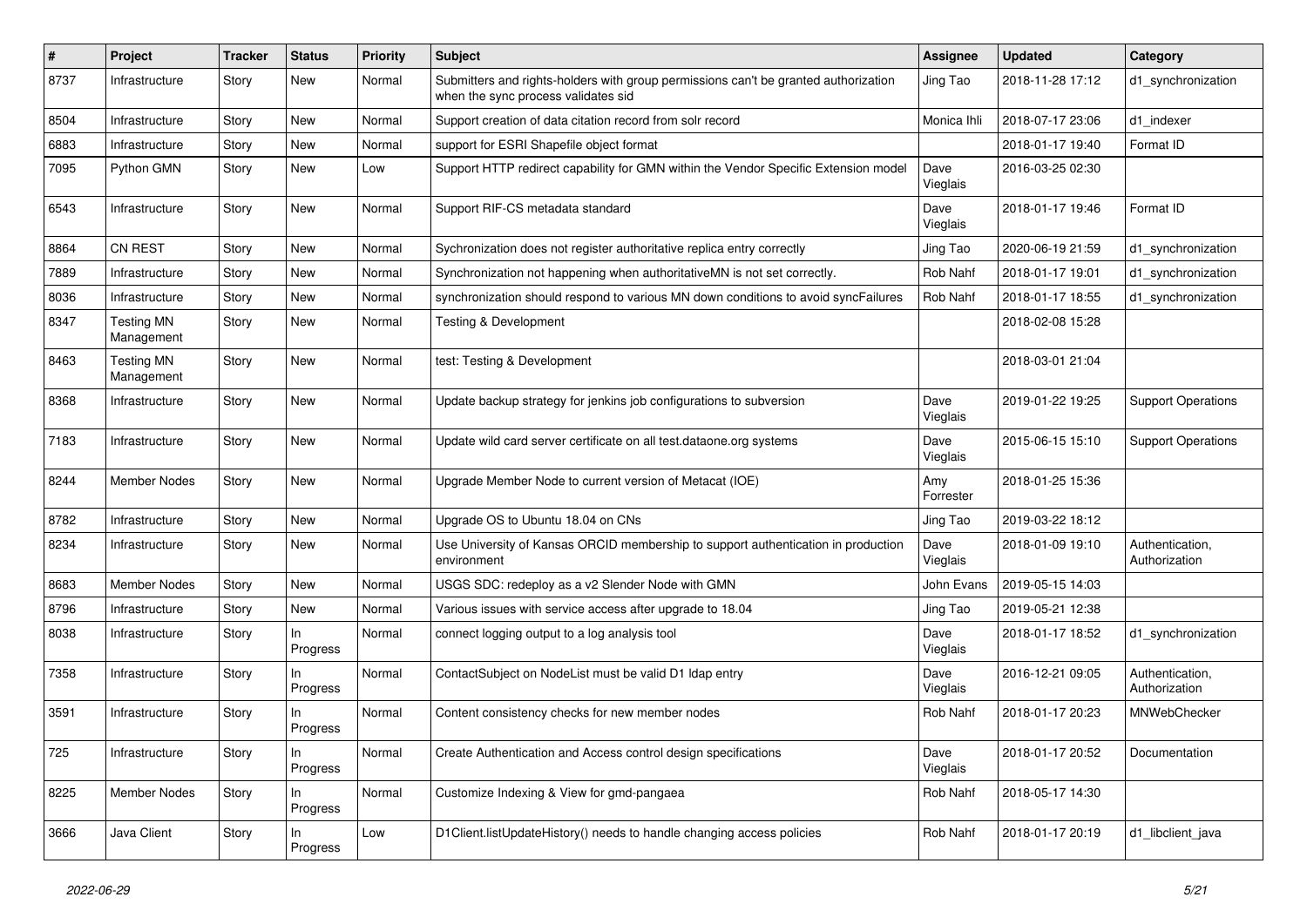| #    | Project             | <b>Tracker</b> | <b>Status</b>   | <b>Priority</b> | Subject                                                                                                                  | <b>Assignee</b>  | <b>Updated</b>   | Category           |
|------|---------------------|----------------|-----------------|-----------------|--------------------------------------------------------------------------------------------------------------------------|------------------|------------------|--------------------|
| 4188 | Infrastructure      | Story          | ln.<br>Progress | Normal          | dataone Exception definition and implementation requires clarification                                                   | Dave<br>Vieglais | 2018-01-17 20:05 | d1 schemas         |
| 5141 | Infrastructure      | Story          | In<br>Progress  | Normal          | Describe the mn.updateSystemMetadata behavior in use case document                                                       | Dave<br>Vieglais | 2018-01-17 19:58 | Documentation      |
| 7146 | OGC-Slender<br>Node | Story          | ln.<br>Progress | Normal          | Determine formatId for content retrievable from NODC services                                                            | Dave<br>Vieglais | 2015-06-05 13:37 |                    |
| 8081 | Infrastructure      | Story          | In<br>Progress  | Normal          | develop federated broker configuration for indexing                                                                      | Rob Nahf         | 2018-01-17 18:46 | d1 indexer         |
| 8358 | <b>Member Nodes</b> | Story          | ln.<br>Progress | Normal          | Discovery & Planning (CAFF)                                                                                              | Amy<br>Forrester | 2018-04-06 14:56 |                    |
| 8155 | Infrastructure      | Story          | In<br>Progress  | Normal          | Ensure GMN fully supports the Package API                                                                                | Roger Dahl       | 2018-01-17 18:43 | d1 mn GMN          |
| 8364 | <b>CN REST</b>      | Story          | ln.<br>Progress | Normal          | Ensure portal uses correct X509 certificates                                                                             |                  | 2019-05-21 12:57 | d1 portal servlet  |
| 8227 | Infrastructure      | Story          | In<br>Progress  | Normal          | ExceptionHandler regurgitates long html pages into the wrapping ServiceFailure<br>message, which goes into CN log files. | Rob Nahf         | 2018-01-09 19:10 | d1 common java     |
| 5833 | <b>Member Nodes</b> | Story          | In<br>Progress  | Normal          | <b>GBIF: Developing</b>                                                                                                  |                  | 2019-02-19 18:24 |                    |
| 7151 | OGC-Slender<br>Node | Story          | In<br>Progress  | Normal          | Generate system metadata for content                                                                                     | Dave<br>Vieglais | 2015-06-08 18:58 |                    |
| 8032 | Python GMN          | Story          | In<br>Progress  | Normal          | GMN v2                                                                                                                   | Roger Dahl       | 2018-01-17 18:55 |                    |
| 7716 | Infrastructure      | Story          | In<br>Progress  | Normal          | How to facilitate resubmission of sync Failures?                                                                         | Dave<br>Vieglais | 2018-01-17 19:22 | d1_synchronization |
| 8738 | Infrastructure      | Story          | ln.<br>Progress | Normal          | HZEventFilter performance decline with increased task queue                                                              | Rob Nahf         | 2018-10-30 04:10 | d1 indexer         |
| 4463 | Infrastructure      | Story          | ln.<br>Progress | Normal          | Incorporate Node Replication Policy into replication processing                                                          | Rob Nahf         | 2018-01-17 20:03 | d1 replication     |
| 8172 | Infrastructure      | Story          | In<br>Progress  | Normal          | investigate atomic updates for some solr updates                                                                         | Rob Nahf         | 2018-01-17 18:39 | d1 indexer         |
| 6395 | Infrastructure      | Story          | ln.<br>Progress | Normal          | Menber Node testers are stuck when the MNWebTester hangs / crashes                                                       | Rob Nahf         | 2018-01-17 19:51 | MNWebChecker       |
| 7920 | Infrastructure      | Story          | In<br>Progress  | Normal          | migrate apache2 authorization rules from 2.2 conforming to 2.4                                                           | Dave<br>Vieglais | 2018-01-17 18:59 | d1 cn buildout     |
| 7832 | Infrastructure      | Story          | In.<br>Progress | Normal          | migrate from JibX to JAXB for XML binding / codegen                                                                      | Rob Nahf         | 2018-01-17 19:06 | d1 common java     |
| 8727 | <b>Member Nodes</b> | Story          | In<br>Progress  | Normal          | <b>NCAR Discovery &amp; Assessment</b>                                                                                   |                  | 2019-01-22 18:34 |                    |
| 8535 | Member Nodes        | Story          | In<br>Progress  | Normal          | Neotoma: Story: Discovery & Planning                                                                                     | Amy<br>Forrester | 2018-04-09 21:14 |                    |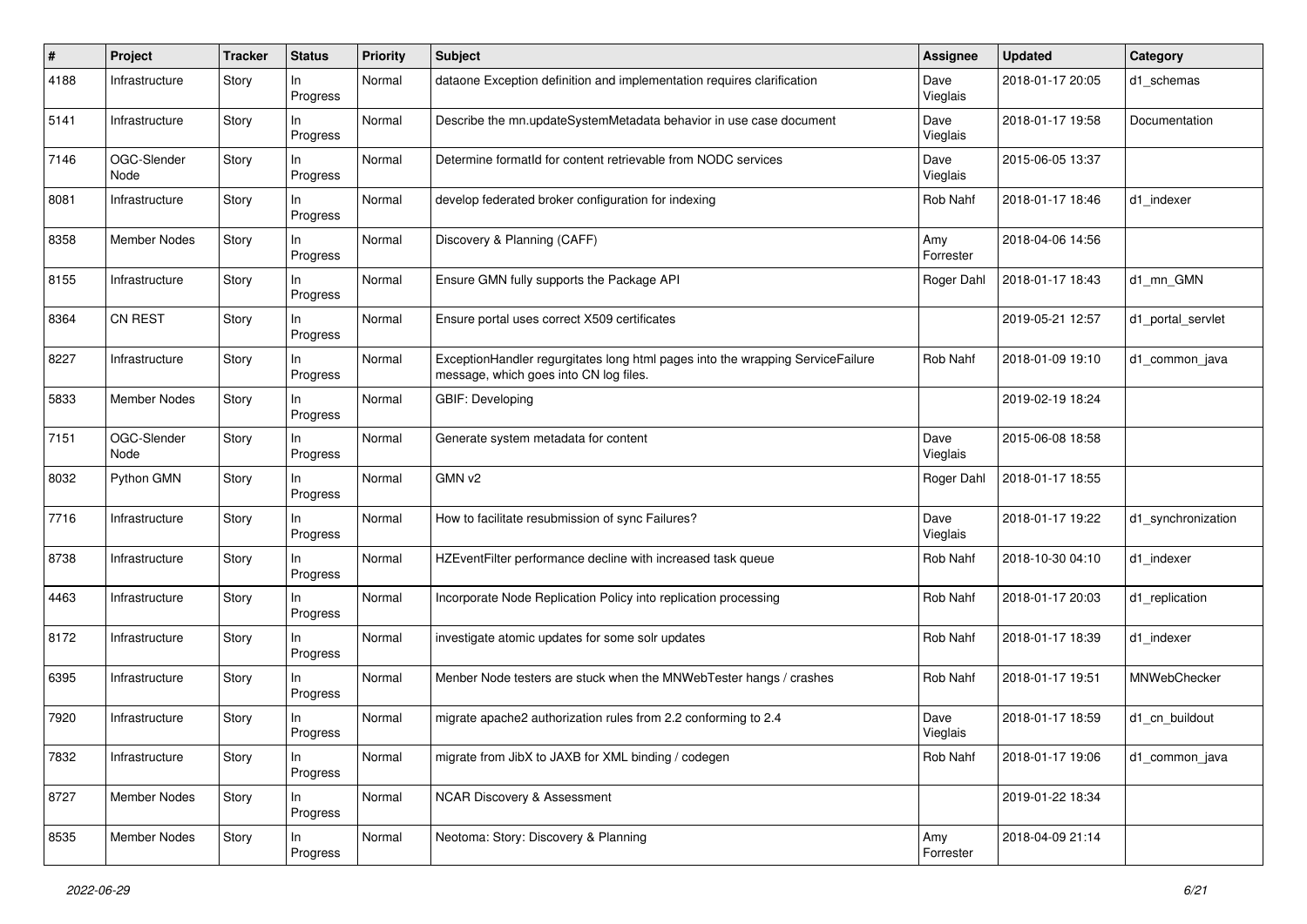| $\#$ | Project             | <b>Tracker</b> | <b>Status</b>     | <b>Priority</b> | Subject                                                                                                        | <b>Assignee</b>        | <b>Updated</b>   | Category                  |
|------|---------------------|----------------|-------------------|-----------------|----------------------------------------------------------------------------------------------------------------|------------------------|------------------|---------------------------|
| 7407 | Infrastructure      | Story          | In.<br>Progress   | Normal          | object formats in the d1_common_java bootstrap list are inconsistent with production                           | Dave<br>Vieglais       | 2016-03-15 16:49 | d1 indexer                |
| 4052 | Infrastructure      | Story          | In<br>Progress    | Normal          | OPeNDAP MN Story                                                                                               |                        | 2013-10-06 20:07 | mn.OPeNDAP                |
| 6071 | Infrastructure      | Story          | $\ln$<br>Progress | Normal          | Release Notes and documentation                                                                                | Dave<br>Vieglais       | 2018-01-17 19:53 | Documentation             |
| 6377 | Infrastructure      | Story          | $\ln$<br>Progress | Normal          | Review CNode initialization in ReplicationManager - it doesn't use local CN reference                          | Rob Nahf               | 2018-01-17 19:52 | d1_replication            |
| 7754 | Search UI           | Story          | In<br>Progress    | Normal          | Support for XSL transform of various metadata formats                                                          | <b>Bryce</b><br>Mecum  | 2018-05-17 14:18 | MetacatUI                 |
| 8049 | Infrastructure      | Story          | In<br>Progress    | Normal          | Support synchronization of system metadata for unhosted METADATA and RES_MAP<br>objects                        |                        | 2018-01-17 18:50 | Architecture Design       |
| 8525 | Infrastructure      | Story          | In.<br>Progress   | High            | timeout exceptions thrown from Hazelcast disable synchronization                                               | Rob Nahf               | 2018-11-16 17:32 | d1 synchronization        |
| 7882 | Infrastructure      | Story          | In<br>Progress    | Normal          | Tune CN logfile management                                                                                     | Dave<br>Vieglais       | 2018-01-17 19:03 |                           |
| 7219 | Python GMN          | Story          | In<br>Progress    | Normal          | Upgrade Django version used by GMN, add better support for PUT operations                                      | Dave<br>Vieglais       | 2016-03-25 01:24 |                           |
| 7149 | OGC-Slender<br>Node | Story          | Testing           | Normal          | Implement mechanism to retrieve a list of objects available from repository                                    | Dave<br>Vieglais       | 2015-06-05 13:37 |                           |
| 3878 | Infrastructure      | Task           | <b>New</b>        | Normal          | 4.2.1.1 Missing and Out-of-Date Documentation                                                                  | Dave<br>Vieglais       | 2014-09-24 18:27 |                           |
| 3879 | Infrastructure      | Task           | <b>New</b>        | Normal          | 4.2.1.2 Missing Policies and Expectations                                                                      |                        | 2014-09-24 18:27 | Environment.Productio     |
| 3880 | Infrastructure      | Task           | New               | Normal          | 4.2.1.3 CILogon Extension Not Documented                                                                       |                        | 2014-09-24 18:27 | Environment.Productio     |
| 3881 | Infrastructure      | Task           | New               | Normal          | 4.2.1.4 Definition of Verified User Lacking                                                                    | Dave<br>Vieglais       | 2014-09-24 18:27 | Documentation             |
| 7702 | Log Reporting       | Task           | New               | Normal          | abnormal strings in ipAddress field of solr                                                                    | Robert<br>Waltz        | 2016-06-22 17:18 | d1_log_aggregation        |
| 7800 | <b>DUG</b>          | Task           | New               | Normal          | abstract reviews<br>(https://docs.google.com/document/d/1iZXCN4AWqYi5Z7wqMKb2o33QnQ_JAcV0KV<br>O4TeahHVA/edit) |                        | 2016-05-10 15:18 |                           |
| 8236 | Infrastructure      | Task           | <b>New</b>        | Normal          | Acquire ORCID API key under KU membership                                                                      | Dave<br>Vieglais       | 2018-01-09 02:21 |                           |
| 1646 | Infrastructure      | Task           | New               | Normal          | Add addFormat() to the CNCore API                                                                              |                        | 2016-06-22 16:51 |                           |
| 3768 | Infrastructure      | Task           | New               | Normal          | Add canonical DataONE description paper to citing DataONE web-page                                             | Amber<br><b>Budden</b> | 2013-05-16 22:20 | Community<br>Engagement   |
| 2344 | Infrastructure      | Task           | New               | Normal          | Add category for Ben's style sheets in Redmine                                                                 | Dave<br>Vieglais       | 2012-02-15 17:45 | <b>Support Operations</b> |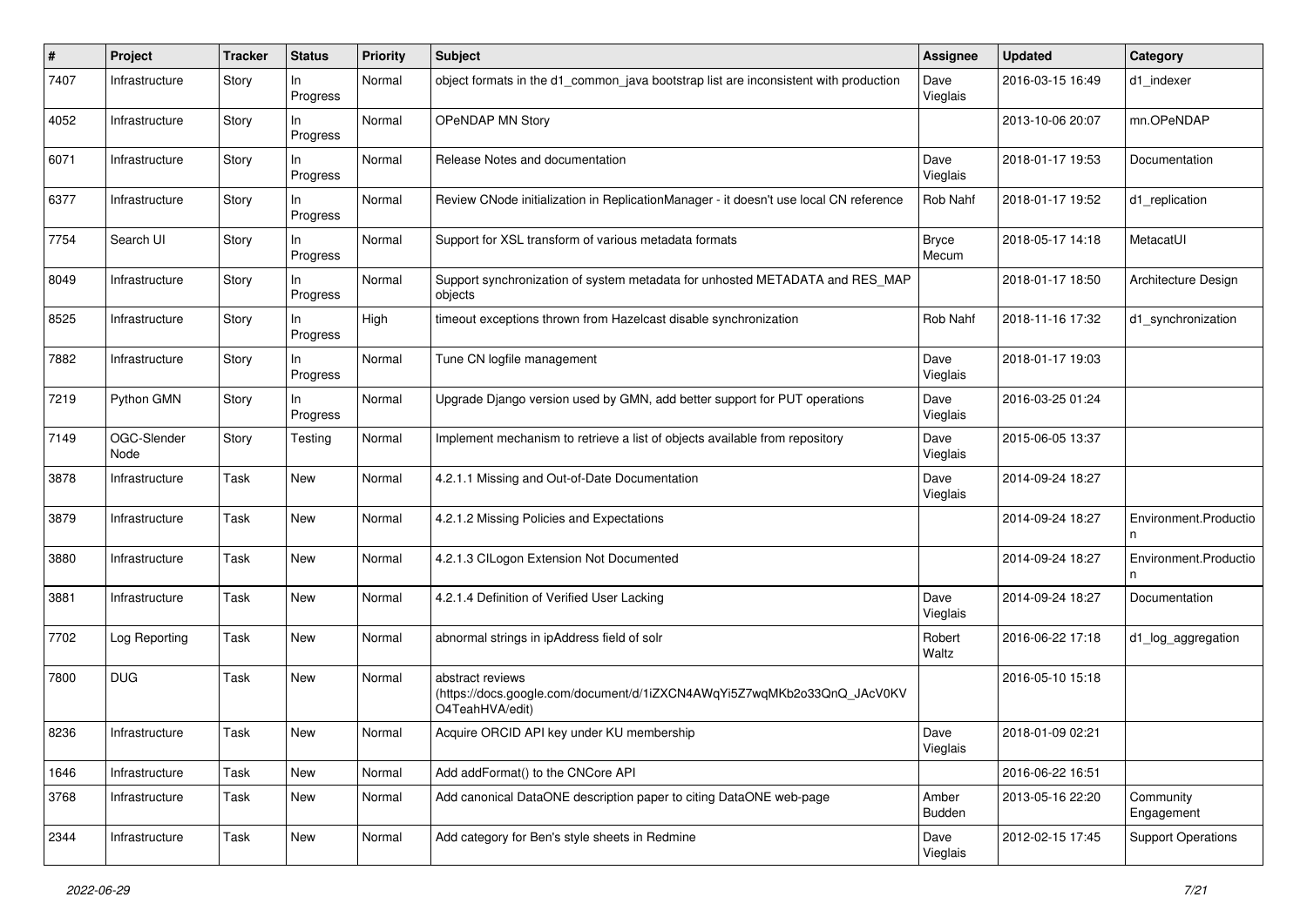| $\#$ | Project                 | <b>Tracker</b> | <b>Status</b> | <b>Priority</b> | <b>Subject</b>                                                                           | <b>Assignee</b>       | <b>Updated</b>   | Category            |
|------|-------------------------|----------------|---------------|-----------------|------------------------------------------------------------------------------------------|-----------------------|------------------|---------------------|
| 7256 | <b>Python Libraries</b> | Task           | New           | Normal          | add cnclient.synchronize method                                                          | Roger Dahl            | 2016-04-21 22:37 |                     |
| 3166 | Infrastructure          | Task           | New           | Normal          | Add d1_common_java and d1_libclient_java and their depency jar                           |                       | 2012-08-31 17:15 |                     |
| 3171 | Infrastructure          | Task           | New           | Normal          | Add d1_common_java d1_libclient_java and their dependency jar files to the morpho<br>lib |                       | 2012-08-31 17:27 |                     |
| 8587 | <b>Member Nodes</b>     | Task           | New           | Normal          | Add DataONE Logo to SanParks website                                                     | Jing Tao              | 2018-05-09 21:19 |                     |
| 3807 | Infrastructure          | Task           | New           | Normal          | Add documentation for Types.QueryEngineDescription                                       | Dave<br>Vieglais      | 2014-10-02 17:21 | Documentation       |
| 8754 | Infrastructure          | Task           | New           | Normal          | Add EML 2.2 to CN formats list                                                           | <b>Bryce</b><br>Mecum | 2018-12-19 00:54 |                     |
| 1585 | Infrastructure          | Task           | New           | Low             | add exec-maven-plugin to trigger python integration tests at verify phase.               | Rob Nahf              | 2012-10-16 21:32 |                     |
| 4102 | Infrastructure          | Task           | New           | Normal          | Add expiration policy for CNCore.reserveldentifier()                                     | Dave<br>Vieglais      | 2014-10-02 17:21 | Documentation       |
| 8529 | DataONE API             | Task           | New           | Normal          | Add field to Solr index that includes the obsolescence chain                             |                       | 2018-04-10 05:21 |                     |
| 8804 | Infrastructure          | Task           | New           | Normal          | Add Idap backup config to cn os-core                                                     | Dave<br>Vieglais      | 2019-05-21 12:32 | dataone-cn-os-core  |
| 7765 | Python GMN              | Task           | New           | Normal          | Add "logrotate" capability as part of the GMN deployment                                 | Roger Dahl            | 2016-05-04 02:38 |                     |
| 8528 | DataONE API             | Task           | New           | Normal          | Add MNRead.getVersions, CNRead.getVersions                                               |                       | 2018-04-03 19:26 |                     |
| 7537 | Infrastructure          | Task           | New           | Normal          | add nodelist refreshes to NodeLocator classes                                            | Rob Nahf              | 2015-12-10 16:59 | d1_libclient_java   |
| 3357 | Infrastructure          | Task           | New           | Normal          | Address ISet iterator bug that only iterates over a subset of the ISet                   | Ben<br>Leinfelder     | 2012-12-12 16:54 | Metacat             |
| 2492 | Infrastructure          | Task           | New           | Normal          | Add status page for given {pid}                                                          | Ben<br>Leinfelder     | 2012-03-15 02:02 | d1_monitor          |
| 8753 | Infrastructure          | Task           | New           | Normal          | Add support for EML 2.2 (indexing, view)                                                 | <b>Bryce</b><br>Mecum | 2018-12-19 00:54 |                     |
| 3466 | Infrastructure          | Task           | New           | Normal          | Add synthetic key to systemMetadata table                                                | Ben<br>Leinfelder     | 2013-01-08 18:30 |                     |
| 4059 | Infrastructure          | Task           | New           | Normal          | Add test to verify node is reporting correct nodeld in log records                       | Rob Nahf              | 2013-10-07 19:10 |                     |
| 8362 | Infrastructure          | Task           | New           | Normal          | Add the indication that the cn account list is sliced                                    |                       | 2018-02-12 17:48 |                     |
| 7427 | <b>Python Libraries</b> | Task           | New           | Normal          | adjust API signatures in python libraries                                                | Dave<br>Vieglais      | 2016-03-25 01:11 | d1_libclient_python |
| 8205 | Infrastructure          | Task           | New           | Normal          | Adjust memory allocation to Tomcat7 on CNs                                               |                       | 2017-10-24 15:33 |                     |
| 8747 | Infrastructure          | Task           | New           | Normal          | Adjust package configuration to persist changes between updates                          | Dave<br>Vieglais      | 2018-11-16 17:32 |                     |
| 8809 | CN REST                 | Task           | New           | Normal          | Adjust portal properties for certificate configuration                                   |                       | 2019-05-21 12:57 |                     |
| 4675 | Infrastructure          | Task           | New           | Normal          | Administratively delete those pids with the white spaces                                 |                       | 2014-09-24 18:09 |                     |
| 1527 | Infrastructure          | Task           | New           | Normal          | Allow AccessPolicy to be set for groups                                                  | Matthew<br>Jones      | 2014-10-01 20:47 |                     |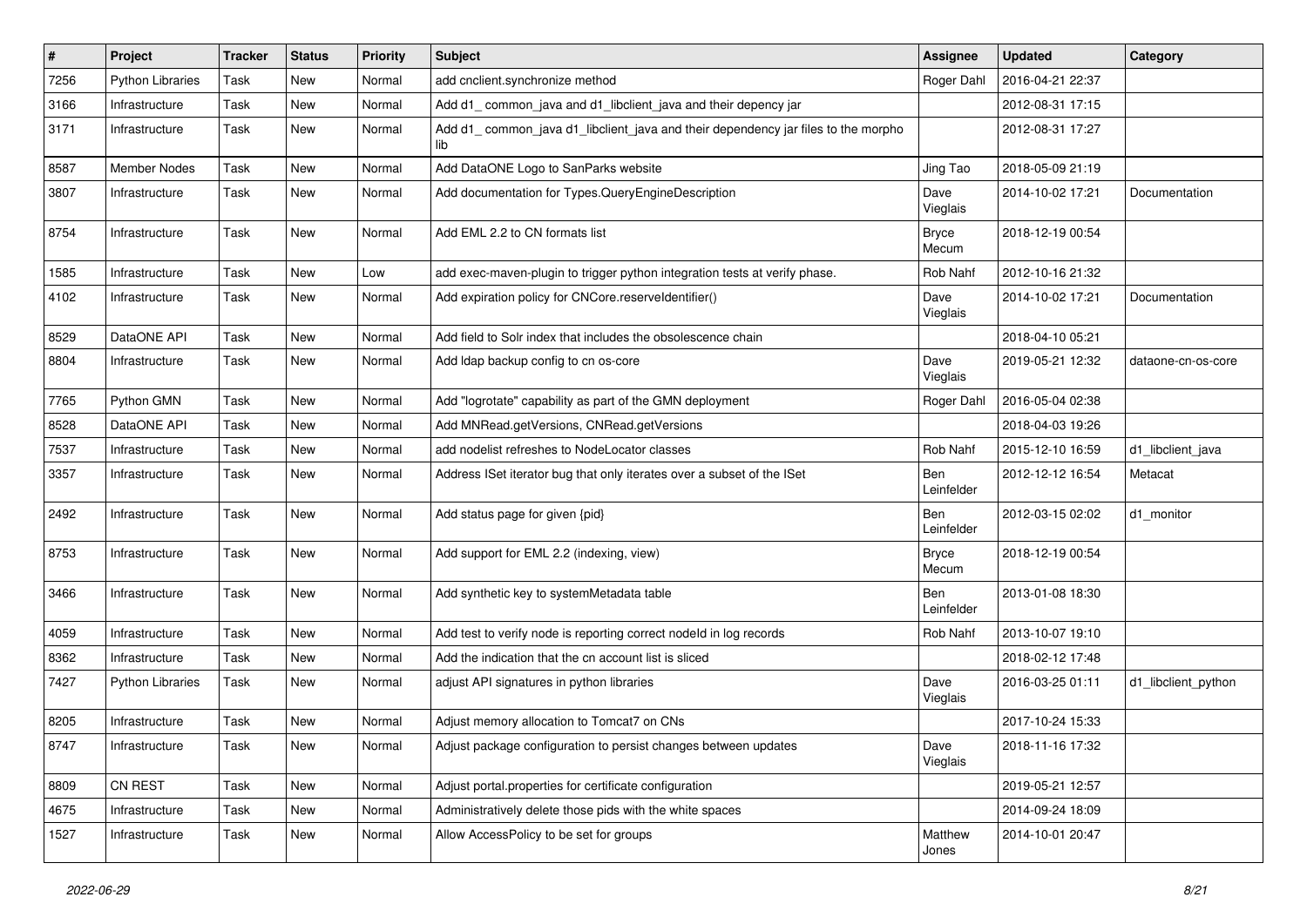| #    | Project             | <b>Tracker</b> | <b>Status</b> | <b>Priority</b> | <b>Subject</b>                                                                                             | <b>Assignee</b>  | <b>Updated</b>   | Category              |
|------|---------------------|----------------|---------------|-----------------|------------------------------------------------------------------------------------------------------------|------------------|------------------|-----------------------|
| 3076 | Infrastructure      | Task           | New           | Normal          | Allow user to specify Morpho storage directory                                                             |                  | 2013-03-02 05:29 | Morpho                |
| 4666 | Java Client         | Task           | New           | Normal          | All types have the same serialVersionUID (10000000)                                                        |                  | 2015-02-11 20:08 |                       |
| 7750 | CN REST             | Task           | New           | Normal          | apply business rules on the CN that Subject strings will be stripped of leading and<br>trailing whitespace |                  | 2016-04-26 17:30 |                       |
| 6754 | Infrastructure      | Task           | New           | Normal          | Architecture API loose ends                                                                                | Dave<br>Vieglais | 2015-01-13 18:54 | Architecture Design   |
| 3518 | <b>Member Nodes</b> | Task           | New           | Normal          | Arctos: New MN discussion                                                                                  | Dave<br>Vieglais | 2013-01-25 18:27 |                       |
| 8590 | <b>Member Nodes</b> | Task           | New           | Normal          | <b>ARM: Requirements Analysis</b>                                                                          |                  | 2018-05-10 20:50 |                       |
| 8235 | Infrastructure      | Task           | New           | Normal          | Arrange with KU library to make use of ORCID membership to support DataONE<br>authentication               | Dave<br>Vieglais | 2018-01-09 02:01 |                       |
| 7525 | <b>DUG</b>          | Task           | New           | Normal          | assessment effort update                                                                                   |                  | 2015-12-07 22:25 |                       |
| 2464 | Infrastructure      | Task           | New           | Normal          | Authentication - no space after comma in subjects                                                          | Dave<br>Vieglais | 2014-10-02 17:21 | Documentation         |
| 2466 | Infrastructure      | Task           | New           | Normal          | Authentication - Remove references to Principal                                                            | Dave<br>Vieglais | 2014-10-02 17:21 | Documentation         |
| 2465 | Infrastructure      | Task           | New           | Normal          | Authentication - Remove TODO about selecting format for principal name                                     | Dave<br>Vieglais | 2014-10-02 17:21 | Documentation         |
| 8614 | Member Nodes        | Task           | New           | Normal          | BCO-DMO: testing the member node                                                                           | Matthew<br>Jones | 2018-06-13 15:48 |                       |
| 3080 | Infrastructure      | Task           | New           | Normal          | Calling Dataone client library in morpho                                                                   |                  | 2013-03-02 05:28 |                       |
| 3895 | Infrastructure      | Task           | New           | Normal          | Can we add bugs to a task in a story?                                                                      |                  | 2014-09-24 18:27 |                       |
| 8672 | Member Nodes        | Task           | New           | Normal          | CDL - upgrade GMN 2.4.0 to 3.0.4                                                                           | Roger Dahl       | 2018-08-23 17:13 |                       |
| 7046 | Member Nodes        | Task           | New           | High            | Certificate DC=org,DC=dataone,CN=osu.piscoweb.org expires in Prod environment                              | Laura<br>Moyers  | 2015-04-20 16:54 |                       |
| 7926 | <b>DUG</b>          | Task           | New           | Normal          | Certification and standards for data repositories (e.g. ISO 17421:2012, Data Seal of<br>Approval)          |                  | 2016-11-08 22:00 |                       |
| 5136 | Infrastructure      | Task           | New           | Normal          | Change DNS seetings on all DataONE VMs                                                                     | Chris Jones      | 2014-05-08 03:16 | Environment.Productio |
| 2286 | Infrastructure      | Task           | New           | Low             | Change Exceptions.InvalidToken to Exceptions.InvalidSession                                                | Dave<br>Vieglais | 2014-10-02 17:21 | Documentation         |
| 3063 | Infrastructure      | Task           | New           | Normal          | Change Mutability of Metadata documentation                                                                | Dave<br>Vieglais | 2014-09-24 18:27 | Documentation         |
| 4722 | Infrastructure      | Task           | New           | Normal          | Clarify permissions for CN                                                                                 | Dave<br>Vieglais | 2014-10-02 17:21 |                       |
| 1481 | Infrastructure      | Task           | New           | Normal          | Clarify spec that groups can own objects                                                                   | Matthew<br>Jones | 2014-10-01 20:47 |                       |
| 1485 | Infrastructure      | Task           | New           | Normal          | Clean up authn requirements listing                                                                        | Matthew<br>Jones | 2014-10-01 20:47 |                       |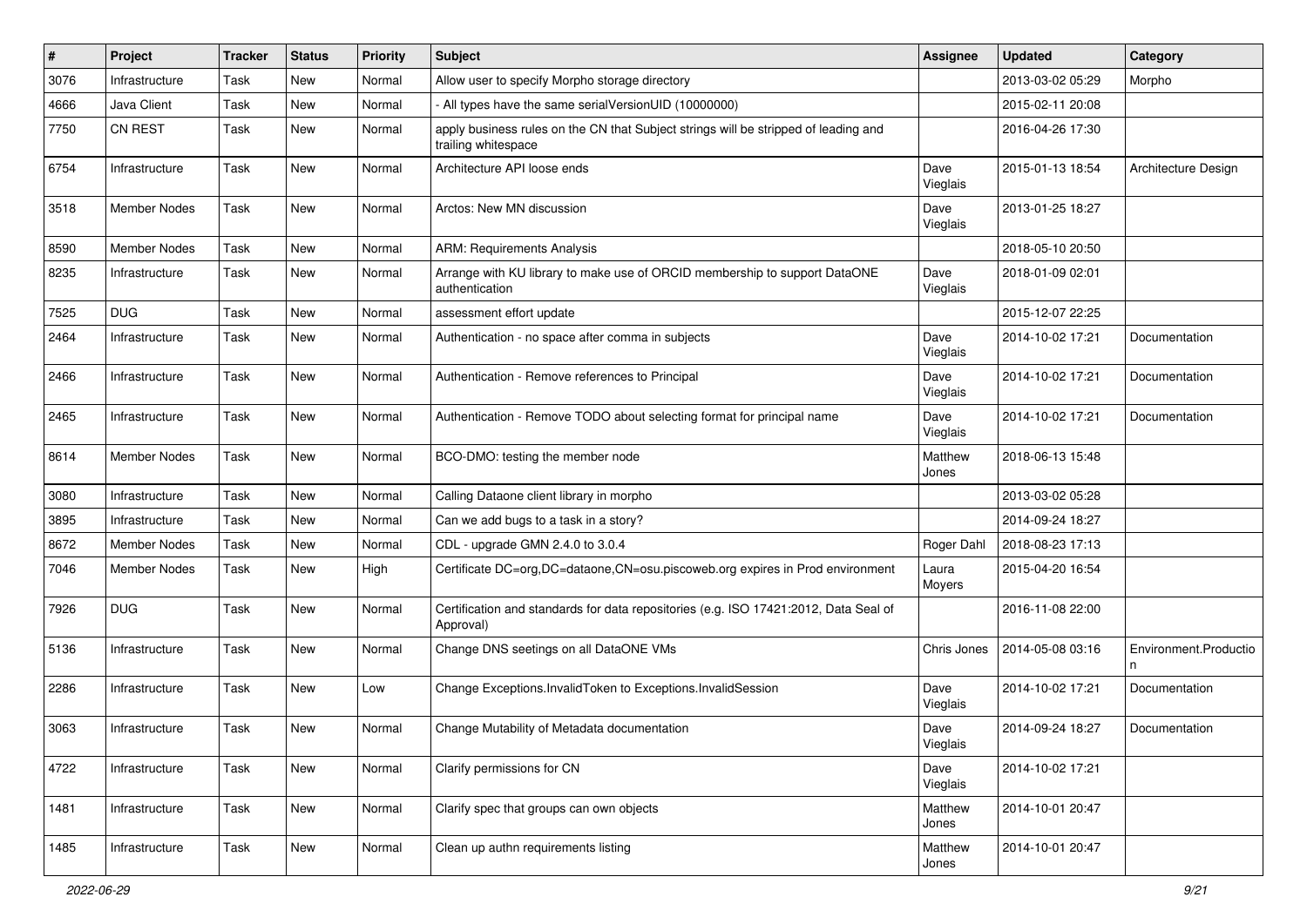| $\#$ | Project             | <b>Tracker</b> | <b>Status</b> | <b>Priority</b> | Subject                                                                                           | <b>Assignee</b>   | <b>Updated</b>   | Category                   |
|------|---------------------|----------------|---------------|-----------------|---------------------------------------------------------------------------------------------------|-------------------|------------------|----------------------------|
| 6168 | Infrastructure      | Task           | New           | Normal          | CNAuthorization.setRightsHolder() returns 500 ServiceFailure                                      | Chris Jones       | 2014-08-29 16:01 | d1 cn service              |
| 2342 | Infrastructure      | Task           | New           | Normal          | CNCore.reserveldentifier() - Update REST description                                              | Dave<br>Vieglais  | 2014-10-02 17:21 | Documentation              |
| 6250 | Infrastructure      | Task           | New           | Normal          | CN methods return 500 ServiceFailure when called with bogus test data and without<br>certificates | Chris Jones       | 2014-08-29 18:59 | d1_cn_service              |
| 7884 | Infrastructure      | Task           | New           | Normal          | CN portal log is misconfigured                                                                    | Rob Nahf          | 2016-09-09 20:18 | d1_portal_servlet          |
| 6166 | Infrastructure      | Task           | New           | Normal          | CNRead.getChecksum() returns Content-Type of text/csv while it should be an xml<br>type           | Chris Jones       | 2014-08-29 15:04 | d1 cn service              |
| 3314 | Infrastructure      | Task           | New           | Normal          | CNRead.getQueryEngineDescription() - REST URL                                                     | Dave<br>Vieglais  | 2014-10-02 17:21 | Documentation              |
| 3315 | Infrastructure      | Task           | New           | Normal          | CNRead.query() - POST in addition to GET                                                          | Dave<br>Vieglais  | 2014-10-02 17:21 | Documentation              |
| 2394 | Infrastructure      | Task           | New           | Normal          | CNRead.search() - solr / SOLR                                                                     | Dave<br>Vieglais  | 2014-10-02 17:21 | Documentation              |
| 2131 | Infrastructure      | Task           | New           | Normal          | CNRegister.updateNodeCapabilities() - nodeid -> nodeld                                            | Dave<br>Vieglais  | 2014-10-02 17:21 |                            |
| 2054 | Infrastructure      | Task           | New           | Normal          | CNReplication.setReplicationPolicy(), updateReplicationMetadata()                                 | Dave<br>Vieglais  | 2014-10-02 17:21 | Documentation              |
| 2053 | Infrastructure      | Task           | New           | Normal          | CNReplication.setReplicationStatus() - Add info about serialVersion                               |                   | 2014-10-02 17:21 |                            |
| 2475 | Infrastructure      | Task           | New           | Normal          | CNReplication.setReplicationStatus() - How to represent null                                      | Dave<br>Vieglais  | 2014-10-02 17:21 | Documentation              |
| 6706 | Infrastructure      | Task           | New           | Normal          | CN-SANDBOX initiated synchronization with mnTestLTER before node was<br>"approved"                | Robert<br>Waltz   | 2015-10-09 17:38 | Environment.Sandbox        |
| 8151 | Infrastructure      | Task           | New           | Normal          | CNs should verify that the authoritativeMN listed in SystemMetadata is a valid MN                 | Jing Tao          | 2017-07-19 21:32 |                            |
| 3612 | Infrastructure      | Task           | New           | Normal          | CN SystemMetadata has incomplete obsoletedBy information                                          | Ben<br>Leinfelder | 2013-03-08 17:43 | Environment.Productio<br>n |
| 3411 | <b>Member Nodes</b> | Task           | New           | Normal          | Collate documents of relevance to MN deployment and operation                                     | Dave<br>Vieglais  | 2012-12-01 18:33 |                            |
| 3204 | <b>Member Nodes</b> | Task           | New           | Normal          | Collate MN metadata for review                                                                    | Mike Frame        | 2015-12-03 19:36 |                            |
| 3208 | Member Nodes        | Task           | New           | Normal          | Collate node application metadata for the BIOTA - FAPESP MN                                       | Matthew<br>Jones  | 2015-12-03 19:36 |                            |
| 3210 | <b>Member Nodes</b> | Task           | New           | Normal          | Collect application metadata for the AKN member node                                              | Ben<br>Leinfelder | 2013-01-08 19:23 |                            |
| 3212 | <b>Member Nodes</b> | Task           | New           | Normal          | Collect metadata for the Taiwan TERN member node                                                  | Matthew<br>Jones  | 2014-02-20 21:58 |                            |
| 1339 | Infrastructure      | Task           | New           | Normal          | "common" -> "base" or "foundation"                                                                |                   | 2011-02-09 23:19 |                            |
| 3974 | Infrastructure      | Task           | New           | Normal          | Complete agenda for meeting                                                                       | Dave<br>Vieglais  | 2013-09-11 20:59 |                            |
| 1334 | Infrastructure      | Task           | New           | Normal          | Completely remove detailCode                                                                      |                   | 2011-02-09 22:51 |                            |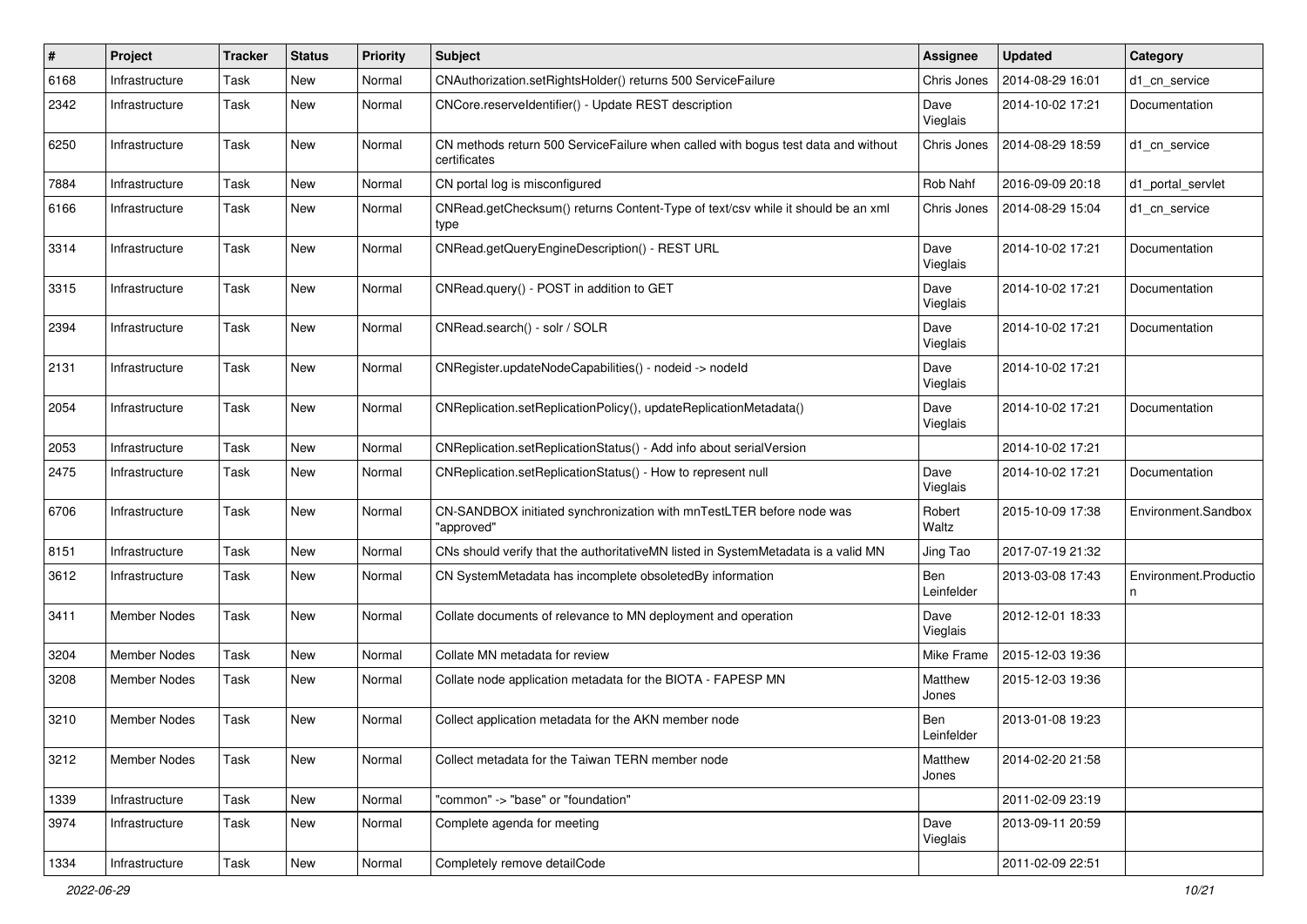| $\#$ | Project             | <b>Tracker</b> | <b>Status</b> | <b>Priority</b> | <b>Subject</b>                                                                 | <b>Assignee</b>   | <b>Updated</b>   | Category                         |
|------|---------------------|----------------|---------------|-----------------|--------------------------------------------------------------------------------|-------------------|------------------|----------------------------------|
| 1890 | Infrastructure      | Task           | New           | Normal          | Comply with Maven Central requirements for publishing artifacts                | Matthew<br>Jones  | 2011-10-27 21:39 |                                  |
| 1521 | Infrastructure      | Task           | New           | Normal          | <b>Compressed Response</b>                                                     |                   | 2011-05-04 14:35 |                                  |
| 8777 | CN REST             | Task           | New           | Normal          | Configure CN to audit objects greater than 1GB                                 | Chris Jones       | 2019-03-13 20:50 | d1_replication_auditor           |
| 1225 | Infrastructure      | Task           | New           | Normal          | Configure Hudson Metacat build                                                 |                   | 2011-01-13 14:41 | Metacat                          |
| 1227 | Infrastructure      | Task           | New           | Normal          | configure Hudson to build Mercury for deployment to a CN                       | Dave<br>Vieglais  | 2011-01-13 15:16 | d1_mercury                       |
| 3313 | Infrastructure      | Task           | New           | Normal          | Configure indexer to handle inline eml data                                    | Skye<br>Roseboom  | 2012-10-08 21:01 | d1 indexer                       |
| 6565 | Infrastructure      | Task           | New           | Normal          | Configure Jenkins jobs for ezid (ezid-client)                                  | Rob Nahf          | 2014-12-15 18:36 |                                  |
| 6569 | Infrastructure      | Task           | New           | Normal          | configure jobs for tag 1.0.1, 1.0.0 and 0.9.0                                  | Rob Nahf          | 2014-11-14 17:56 |                                  |
| 8237 | Infrastructure      | Task           | New           | Normal          | Configure production environment to use new API key under KU ORCID membership  | Dave<br>Vieglais  | 2018-01-09 02:21 | Authentication,<br>Authorization |
| 8817 | Infrastructure      | Task           | New           | Normal          | Configure sitemaps on the CN                                                   | Jing Tao          | 2020-03-12 18:30 |                                  |
| 3577 | Infrastructure      | Task           | New           | Normal          | Confusing message about "Ignored Tests present".                               | Rob Nahf          | 2013-02-14 22:36 | <b>MNWebChecker</b>              |
| 8070 | Infrastructure      | Task           | <b>New</b>    | Normal          | Consolidate the index application-context files                                | Jing Tao          | 2017-04-13 12:51 |                                  |
| 3537 | <b>Member Nodes</b> | Task           | New           | Normal          | Contact followup on Citsci.org MN prospect                                     | Laura<br>Moyers   | 2014-03-28 18:03 |                                  |
| 3216 | <b>Member Nodes</b> | Task           | <b>New</b>    | Normal          | Contact GEO BON for possible MN                                                | Matthew<br>Jones  | 2012-09-05 03:29 |                                  |
| 3535 | <b>Member Nodes</b> | Task           | New           | Normal          | Contact LITS prospect MN to scope out prospects                                | Matthew<br>Jones  | 2013-01-30 21:15 |                                  |
| 7641 | Infrastructure      | Task           | New           | Normal          | contact ONEShare                                                               | Laura<br>Moyers   | 2016-02-12 16:40 | Environment.Productio            |
| 3177 | <b>Member Nodes</b> | Task           | New           | Normal          | Contact operators                                                              | Matthew<br>Jones  | 2012-09-05 01:46 |                                  |
| 3181 | Member Nodes        | Task           | <b>New</b>    | Normal          | Contact PFRP as potential MN                                                   | Matthew<br>Jones  | 2013-01-30 21:00 |                                  |
| 2343 | Infrastructure      | Task           | New           | Normal          | Convert style sheets to separate product                                       | Ben<br>Leinfelder | 2012-02-15 17:43 |                                  |
| 4068 | <b>Member Nodes</b> | Task           | New           | Normal          | Coordinate discussions for biodiversity data in DataONE with TDWG participants | Dave<br>Vieglais  | 2016-06-17 19:31 |                                  |
| 1552 | Java Client         | Task           | <b>New</b>    | Normal          | Copy TestSimpleMultipartEntity from d1_common_java to d1_integration           | Rob Nahf          | 2015-02-11 19:49 |                                  |
| 6748 | Java Client         | Task           | <b>New</b>    | Normal          | Create a factory / builder class for converting versioned types.               |                   | 2015-02-11 19:47 |                                  |
| 7184 | Infrastructure      | Task           | New           | Normal          | Create an Ansible script that can replace a server certificate                 | Nick Outin        | 2015-06-15 15:10 | <b>Support Operations</b>        |
| 7103 | <b>Member Nodes</b> | Task           | New           | Normal          | Create a new test certificate for mnStagePISCO                                 | Dave<br>Vieglais  | 2015-05-14 18:29 |                                  |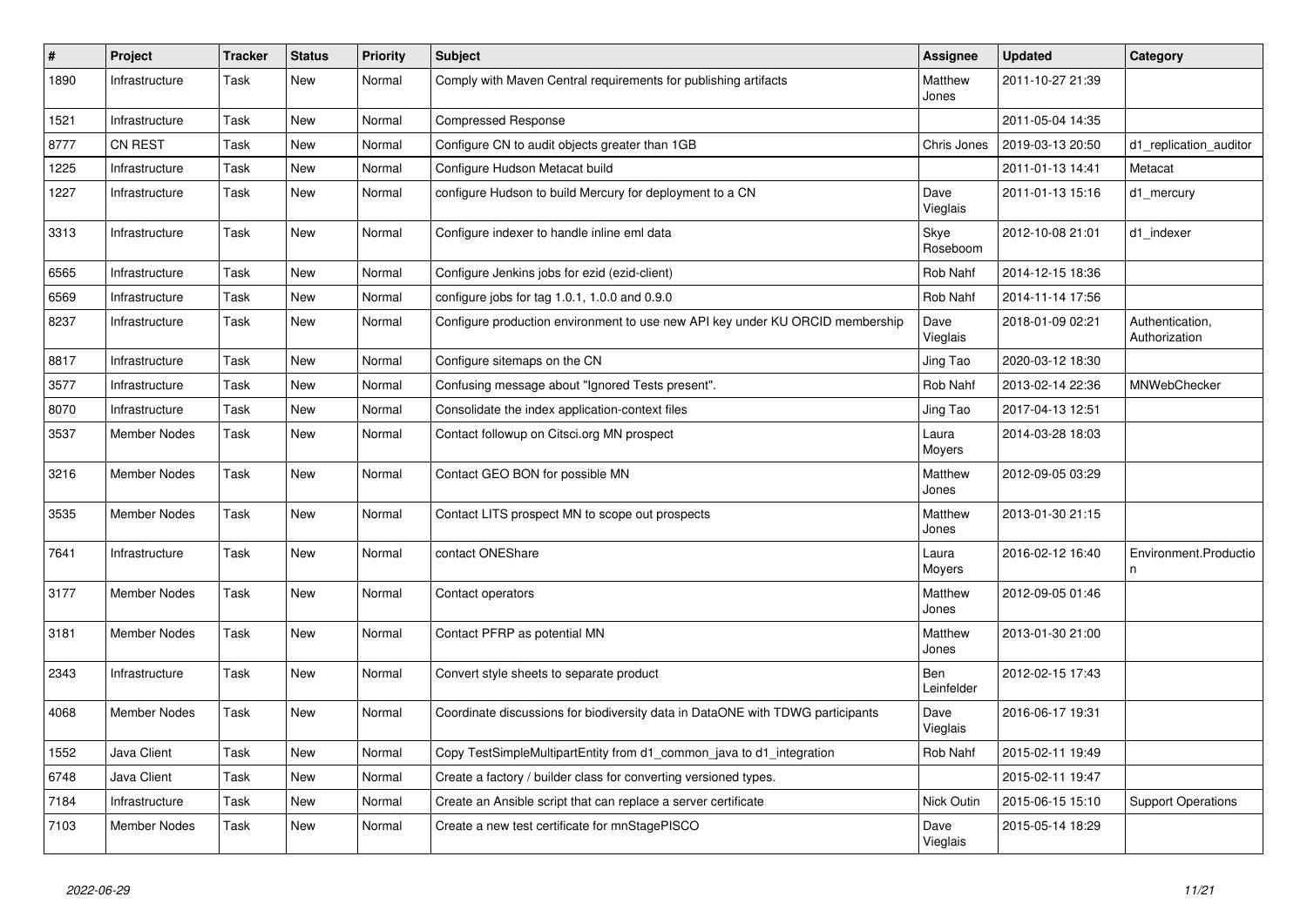| #    | Project             | <b>Tracker</b> | <b>Status</b> | <b>Priority</b> | Subject                                                                                      | <b>Assignee</b>      | <b>Updated</b>   | Category                         |
|------|---------------------|----------------|---------------|-----------------|----------------------------------------------------------------------------------------------|----------------------|------------------|----------------------------------|
| 4704 | Infrastructure      | Task           | New           | Normal          | Create a view of MN holdings from a CN perspective                                           | Dave<br>Vieglais     | 2014-04-09 15:33 |                                  |
| 3488 | Infrastructure      | Task           | New           | Normal          | Create custom merge policy to support managing data/information inconsistency                | Chris Jones          | 2014-03-14 17:27 | Metacat                          |
| 2545 | Infrastructure      | Task           | New           | Normal          | create d1_integration tests using for MN.generateIdentifier                                  | Rob Nahf             | 2014-10-02 17:54 | d1_integration                   |
| 2664 | Infrastructure      | Task           | New           | Normal          | Create documentation for how transitivity is enacted for authorization                       | Matthew<br>Jones     | 2014-10-01 20:47 | Authentication,<br>Authorization |
| 7533 | <b>DUG</b>          | Task           | New           | Normal          | Create DUG 2016 Meeting page                                                                 |                      | 2015-12-08 21:44 |                                  |
| 8792 | Infrastructure      | Task           | New           | Normal          | Create landing page for redirection from ONEMercury                                          |                      | 2019-05-01 14:03 |                                  |
| 1554 | Java Client         | Task           | New           | Normal          | Create MockHttpClient for testing in d1_common_java                                          | Rob Nahf             | 2015-02-11 19:49 | d1_common_java                   |
| 1494 | Infrastructure      | Task           | New           | Normal          | Create sequence diagrams for Authentication services.                                        | Matthew<br>Jones     | 2014-10-01 20:47 |                                  |
| 8646 | <b>Member Nodes</b> | Task           | New           | Normal          | (cyverse) Formal Announcement                                                                |                      | 2018-07-19 18:31 |                                  |
| 8643 | <b>Member Nodes</b> | Task           | New           | Normal          | (Cyverse) Implement in Production Environment                                                |                      | 2018-07-05 14:25 |                                  |
| 8645 | <b>Member Nodes</b> | Task           | New           | Normal          | (Cyverse) Mutual acceptance                                                                  | Amy<br>Forrester     | 2018-07-05 14:26 |                                  |
| 8644 | <b>Member Nodes</b> | Task           | New           | Normal          | (Cyverse) Register in Production                                                             |                      | 2018-07-05 14:25 |                                  |
| 8635 | <b>Member Nodes</b> | Task           | New           | Normal          | DAAC: Develop or Implement MN Software                                                       |                      | 2018-07-02 15:00 |                                  |
| 8636 | <b>Member Nodes</b> | Task           | New           | Normal          | <b>DAAC: Test Registration</b>                                                               |                      | 2018-07-02 14:58 |                                  |
| 7925 | <b>DUG</b>          | Task           | New           | Normal          | Data Center certification                                                                    |                      | 2016-11-08 21:33 |                                  |
| 7922 | Infrastructure      | Task           | New           | Normal          | DataONE Accessibility                                                                        | Isis Serna           | 2016-10-31 23:05 |                                  |
| 7862 | <b>DUG</b>          | Task           | New           | Normal          | DataONE DUG page may need updating<br>(https://www.dataone.org/dataone-users-group)          |                      | 2016-08-08 15:00 |                                  |
| 7909 | <b>DUG</b>          | Task           | New           | Normal          | DataONE update audio/visual equipment for remote link                                        |                      | 2016-10-11 20:49 |                                  |
| 6483 | Infrastructure      | Task           | New           | Normal          | DataONE xsede VM at ORC                                                                      | Michael<br>Campfield | 2014-10-24 10:54 |                                  |
| 1484 | Infrastructure      | Task           | New           | Normal          | Decide on format for Principals                                                              | Matthew<br>Jones     | 2014-10-01 20:47 |                                  |
| 3643 | Infrastructure      | Task           | New           | Normal          | Decide on future of stage-2 environment                                                      | Robert<br>Waltz      | 2015-01-14 00:41 |                                  |
| 2660 | Infrastructure      | Task           | New           | Normal          | Deciding on a key size for D1 certs                                                          | Dave<br>Vieglais     | 2014-10-02 17:21 | Documentation                    |
| 1471 | Infrastructure      | Task           | New           | Normal          | Define implicit curator role at Member Nodes.                                                | Matthew<br>Jones     | 2014-10-01 20:47 |                                  |
| 8514 | Infrastructure      | Task           | New           | Normal          | deploy new Metacat / synchronization slows down because of increased cn.create<br>times      | Rob Nahf             | 2018-03-22 17:07 | d1_synchronization               |
| 4661 | Java Client         | Task           | New           | Normal          | Deprecated methods give no indication of the (Java) version in which they will be<br>removed |                      | 2015-02-11 20:08 |                                  |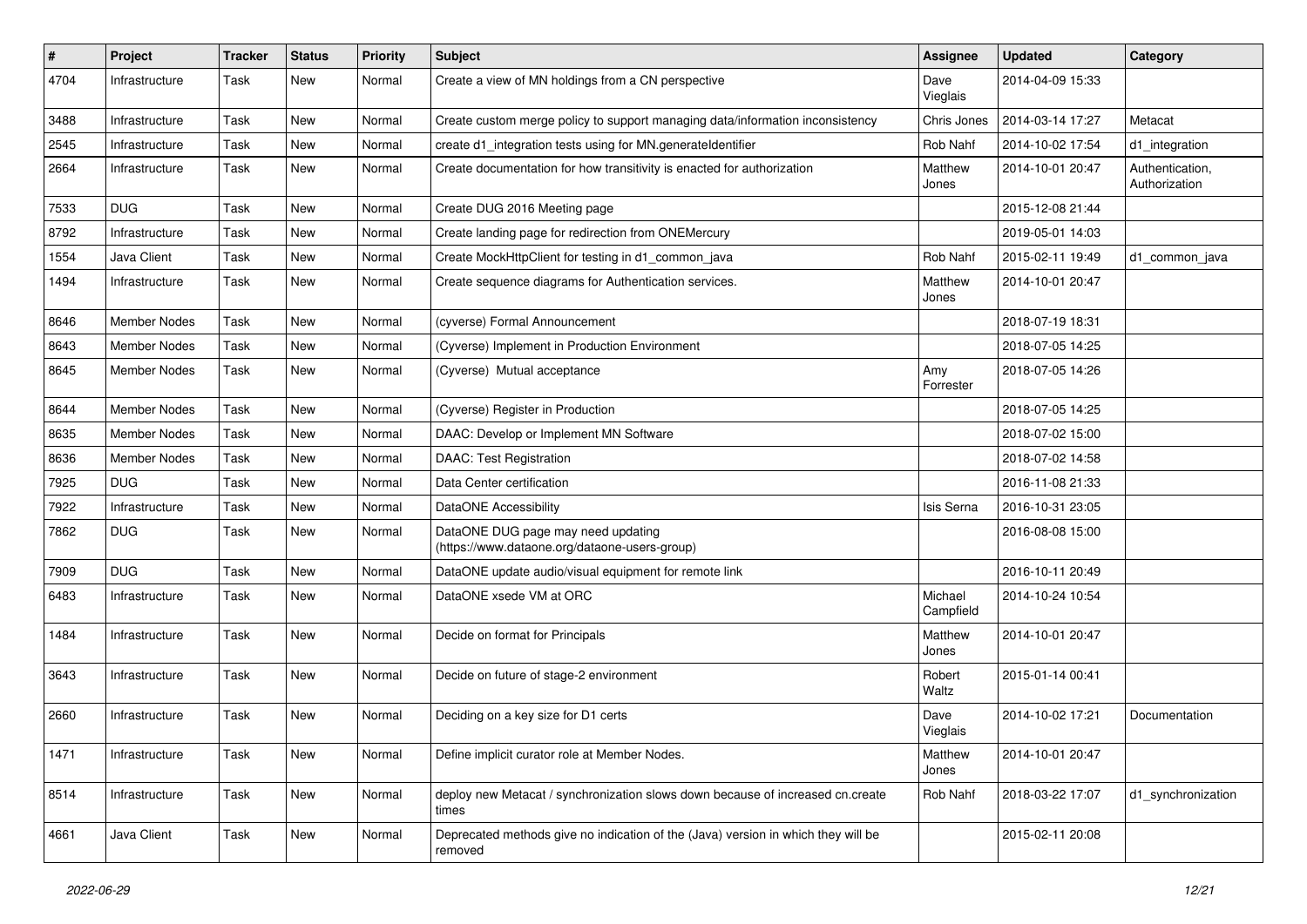| $\#$ | Project                         | Tracker | <b>Status</b> | <b>Priority</b> | <b>Subject</b>                                                                                         | Assignee                 | <b>Updated</b>   | Category                         |
|------|---------------------------------|---------|---------------|-----------------|--------------------------------------------------------------------------------------------------------|--------------------------|------------------|----------------------------------|
| 7571 | CN REST                         | Task    | New           | Normal          | Description for error code 401, detail code 4957 is misleading in some cases                           |                          | 2016-01-05 16:25 |                                  |
| 2123 | Infrastructure                  | Task    | New           | Normal          | Description of serialVersion                                                                           | Dave<br>Vieglais         | 2014-10-02 17:21 | Documentation                    |
| 1073 | Infrastructure                  | Task    | New           | Normal          | Design client application authentication redirection approach                                          | Matthew<br>Jones         | 2014-10-01 20:47 | d1_identity_manager              |
| 1482 | Infrastructure                  | Task    | New           | Normal          | Design mechanism to collapse two accounts into one                                                     | Matthew<br>Jones         | 2014-10-01 20:47 |                                  |
| 2035 | Infrastructure                  | Task    | New           | Normal          | Design nagios system for monitoring CN locations                                                       | Nick Outin               | 2014-09-24 18:29 | d1 monitor                       |
| 3156 | Infrastructure                  | Task    | New           | Low             | Design Review: resource map indexing strategy                                                          | Skye<br>Roseboom         | 2012-08-27 18:51 | d1 indexer                       |
| 7155 | OGC-Slender<br>Node             | Task    | New           | Normal          | Design the connector, including sources of key information                                             | Dave<br>Vieglais         | 2015-06-05 11:42 |                                  |
| 2168 | <b>CN REST</b>                  | Task    | New           | Normal          | Design UI for identity validation                                                                      | <b>Ben</b><br>Leinfelder | 2015-01-19 22:59 |                                  |
| 1474 | Infrastructure                  | Task    | New           | Normal          | Design verification process for new accounts                                                           | Matthew<br>Jones         | 2014-10-01 20:47 |                                  |
| 5988 | Infrastructure                  | Task    | New           | Normal          | Determine cause of Idap "server not responding" errors between prod CNs                                | Jing Tao                 | 2014-07-22 23:18 | Hardware                         |
| 5498 | Infrastructure                  | Task    | New           | Normal          | Determine the cause of the Jun2014 cn-orc-1 out of memory issue                                        | Michael<br>Campfield     | 2014-10-31 19:11 | Environment.Productio<br>n       |
| 3410 | Member Nodes                    | Task    | New           | Normal          | Develop a Redmine Cheatsheet to help with a wider REDMine user community<br>interacting with MN issues | John Cobb                | 2012-11-30 19:36 |                                  |
| 2688 | Infrastructure                  | Task    | New           | Normal          | Develop guidelines for how Subject entries are handled - creation, normalization,<br>comparison        | Dave<br>Vieglais         | 2014-09-24 18:27 | Documentation                    |
| 8349 | <b>Testing MN</b><br>Management | Task    | New           | Normal          | Develop or Implement MN Software                                                                       |                          | 2018-02-08 15:28 |                                  |
| 7176 | Infrastructure                  | Task    | New           | Normal          | Develop textual documentation for certificate management                                               | Dave<br>Vieglais         | 2015-06-10 01:33 | Documentation                    |
| 7177 | Infrastructure                  | Task    | New           | Normal          | Develop video documentation for certificate management                                                 | Dave<br>Vieglais         | 2015-06-10 01:33 | Documentation                    |
| 8351 | <b>Testing MN</b><br>Management | Task    | New           | Normal          | Display as Upcoming                                                                                    |                          | 2018-02-08 15:28 |                                  |
| 4120 | Infrastructure                  | Task    | New           | Normal          | Display total data downloads in the Summary View header                                                | Skye<br>Roseboom         | 2014-03-31 17:41 | d1 dashboard                     |
| 6167 | Infrastructure                  | Task    | New           | Normal          | Docs for CNRead.search() say "SOLR" in capital but actual API expects "solr" in lower<br>case          | Dave<br>Vieglais         | 2014-10-02 17:21 | Documentation                    |
| 8238 | Infrastructure                  | Task    | New           | Normal          | Document contacts and procedure for using KU ORCID membership API key                                  | Dave<br>Vieglais         | 2018-01-09 02:22 | Authentication,<br>Authorization |
| 2018 | Infrastructure                  | Task    | New           | Normal          | document DataONE CA operations procedures                                                              | Matthew<br>Jones         | 2012-04-23 17:53 | <b>Support Operations</b>        |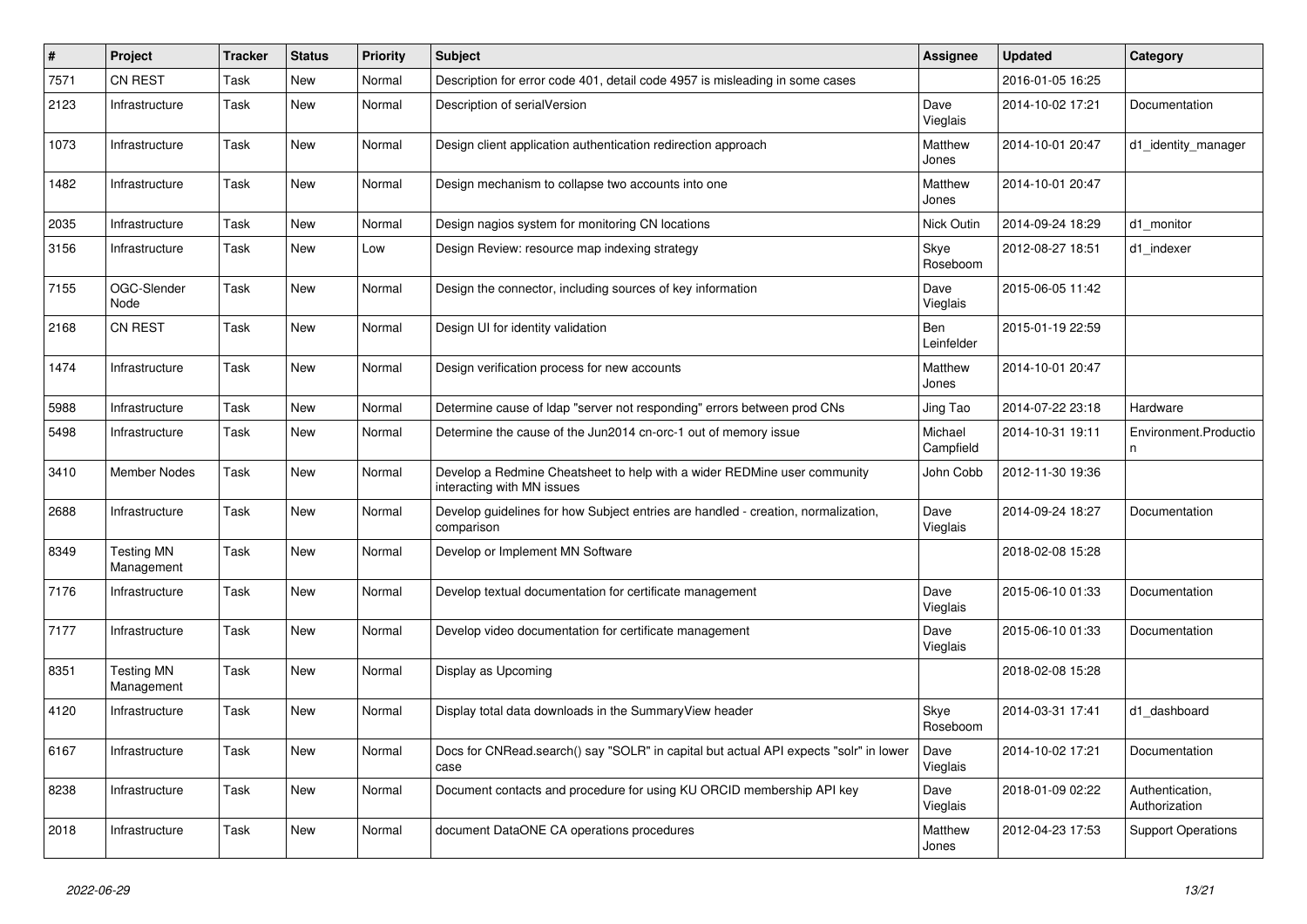| $\vert$ # | Project             | Tracker | <b>Status</b> | <b>Priority</b> | <b>Subject</b>                                                                                                     | Assignee         | <b>Updated</b>   | Category                         |
|-----------|---------------------|---------|---------------|-----------------|--------------------------------------------------------------------------------------------------------------------|------------------|------------------|----------------------------------|
| 2033      | Infrastructure      | Task    | <b>New</b>    | Normal          | Document hardware / CN administrators and their contact info                                                       | Dave<br>Vieglais | 2014-09-24 18:29 | Management                       |
| 8171      | Infrastructure      | Task    | New           | Normal          | Document hazelcast components to be moved to postgres storage                                                      | Monica Ihli      | 2017-09-01 15:25 |                                  |
| 8169      | Infrastructure      | Task    | <b>New</b>    | Normal          | Document process for changing the postgres master                                                                  | Monica Ihli      | 2017-09-01 15:09 |                                  |
| 2549      | Infrastructure      | Task    | <b>New</b>    | Normal          | document the decision                                                                                              | Matthew<br>Jones | 2012-03-27 22:03 | Authentication,<br>Authorization |
| 7883      | Infrastructure      | Task    | <b>New</b>    | Normal          | Document the log files of relevance on Coordinating Nodes                                                          |                  | 2016-09-09 20:20 |                                  |
| 3811      | Infrastructure      | Task    | <b>New</b>    | Normal          | Document the "non-standard" certificates being used for accessing content in<br>DataONE and it's member nodes      | Rob Nahf         | 2014-09-24 18:27 | <b>Support Operations</b>        |
| 3308      | Infrastructure      | Task    | <b>New</b>    | Normal          | Document the process for removing content contributed from a specific member node<br>and/or the entire member node | Dave<br>Vieglais | 2014-03-14 18:29 | <b>Support Operations</b>        |
| 2031      | Infrastructure      | Task    | <b>New</b>    | Normal          | Document the structure and interconnections of VM host hardware at UCSB                                            | Nick Outin       | 2014-09-24 18:29 | Hardware                         |
| 2030      | Infrastructure      | Task    | New           | Normal          | Document the structure and interconnections of VM host hardware at UNM                                             | Dave<br>Vieglais | 2014-09-24 18:29 | Hardware                         |
| 2028      | Infrastructure      | Task    | <b>New</b>    | Normal          | Document VM specifications for CNs                                                                                 | Dave<br>Vieglais | 2014-09-24 18:29 | Management                       |
| 2029      | Infrastructure      | Task    | <b>New</b>    | Normal          | Document VM specifications for replication MNs                                                                     | Dave<br>Vieglais | 2014-09-24 18:29 | Management                       |
| 7864      | <b>DUG</b>          | Task    | <b>New</b>    | Normal          | <b>DOI Services for Members</b>                                                                                    |                  | 2016-08-09 20:40 |                                  |
| 7907      | <b>DUG</b>          | Task    | <b>New</b>    | Normal          | Doodle poll on the time/date for monthly meeting                                                                   |                  | 2016-10-11 20:35 |                                  |
| 7476      | <b>DUG</b>          | Task    | <b>New</b>    | Normal          | Do we need an event management system to better organize the DUG?                                                  |                  | 2015-11-09 22:43 |                                  |
| 7473      | <b>DUG</b>          | Task    | <b>New</b>    | Normal          | Draft 2016 DUG annual meeting brochure                                                                             |                  | 2015-11-09 22:38 |                                  |
| 7474      | <b>DUG</b>          | Task    | <b>New</b>    | Normal          | Draft generic letter of invitation that DUG SC can carry and distribute widely.                                    |                  | 2015-11-09 22:38 |                                  |
| 7484      | <b>DUG</b>          | Task    | <b>New</b>    | Normal          | DUG Agenda                                                                                                         |                  | 2015-11-10 21:39 |                                  |
| 3328      | Infrastructure      | Task    | <b>New</b>    | Normal          | Enable a data preview from the search results page                                                                 | Chris Jones      | 2012-10-23 19:34 | d1_mercury                       |
| 8150      | Infrastructure      | Task    | <b>New</b>    | Normal          | Enable CN certificate to alter authoritativeMN property in SystemMetadata                                          | Jing Tao         | 2017-07-19 21:27 |                                  |
| 5313      | Java Client         | Task    | <b>New</b>    | Normal          | enable remote deployment of product packages from Hudson / Jenkins                                                 | Rob Nahf         | 2015-02-11 20:34 |                                  |
| 3616      | Infrastructure      | Task    | <b>New</b>    | Normal          | Enable ServiceMethodRestriction support in Metacat                                                                 | Chris Jones      | 2013-02-27 16:28 | Metacat                          |
| 7169      | OGC-Slender<br>Node | Task    | <b>New</b>    | Normal          | Enable tracking of obsoletes / obsoleted by for data objects                                                       | Dave<br>Vieglais | 2015-06-08 19:01 |                                  |
| 8778      | <b>CN REST</b>      | Task    | <b>New</b>    | Normal          | Ensure SystemMetadata replica auditing updates are saved and broadcast                                             | Chris Jones      | 2019-03-12 16:54 | d1 replication auditor           |
| 7949      | Infrastructure      | Task    | <b>New</b>    | Normal          | Ensure that there's no race condition where an entry can be added to "IN PROCESS" i<br>it is already present       | Jing Tao         | 2017-02-27 17:55 |                                  |
| 2151      | Infrastructure      | Task    | <b>New</b>    | Normal          | Ensuring that cited objects are not deleted                                                                        |                  | 2011-12-23 04:20 |                                  |
| 8697      | <b>Member Nodes</b> | Task    | <b>New</b>    | Normal          | ESSDIVE: anonymous download issue                                                                                  | Chris Jones      | 2018-09-13 19:40 |                                  |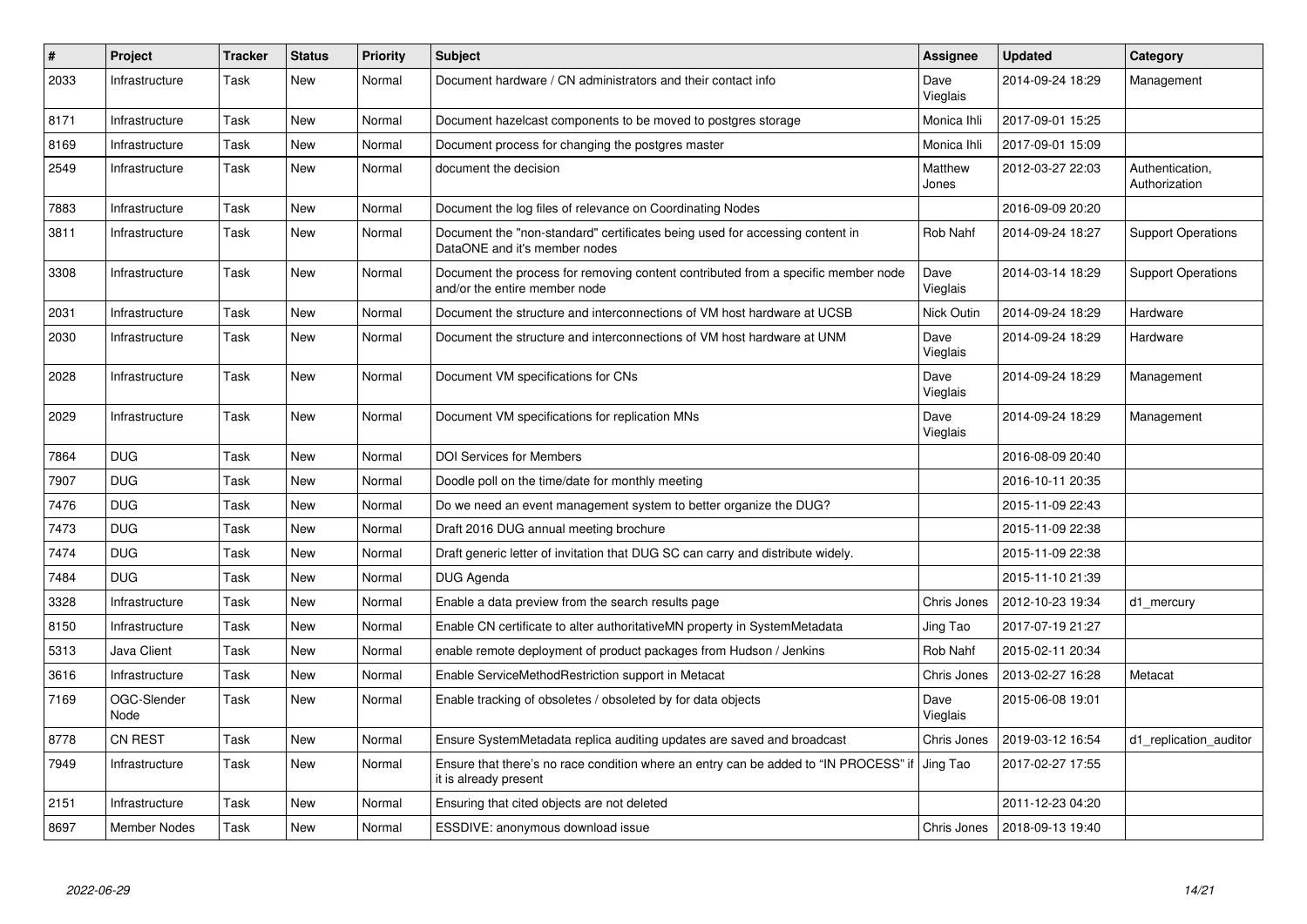| $\#$ | Project                         | Tracker | <b>Status</b> | <b>Priority</b> | Subject                                                                                   | <b>Assignee</b>        | <b>Updated</b>   | Category           |
|------|---------------------------------|---------|---------------|-----------------|-------------------------------------------------------------------------------------------|------------------------|------------------|--------------------|
| 5454 | <b>Member Nodes</b>             | Task    | New           | Normal          | Evaluate dataverse poential MN                                                            | <b>Bruce</b><br>Wilson | 2014-05-29 19:30 |                    |
| 7749 | Member Nodes                    | Task    | New           | Normal          | Evaluate disposition of the ESA MN's current content                                      | Matthew<br>Jones       | 2016-04-26 19:52 |                    |
| 8168 | Infrastructure                  | Task    | New           | Normal          | Evaluate options for postgres replication configuration                                   | Monica Ihli            | 2017-09-01 15:11 |                    |
| 3438 | Infrastructure                  | Task    | New           | Normal          | Evaluate utility of schema.org                                                            |                        | 2012-12-21 16:15 | Documentation      |
| 7104 | Infrastructure                  | Task    | New           | Normal          | Event index reindexing shouldn't require re-harvest from MNs                              |                        | 2015-07-09 15:34 | d1_log_aggregation |
| 2794 | Infrastructure                  | Task    | New           | Normal          | Exceptions: Remove unsupported exception serializations and add "header<br>serialization" | Dave<br>Vieglais       | 2014-10-02 17:21 | Documentation      |
| 8755 | Infrastructure                  | Task    | New           | Normal          | Expand EML indexing support for EML 2.2                                                   | <b>Bryce</b><br>Mecum  | 2019-08-15 01:50 |                    |
| 1472 | Infrastructure                  | Task    | New           | Normal          | Explain revocation policies via MN curator.                                               | Matthew<br>Jones       | 2014-10-01 20:47 |                    |
| 7524 | <b>DUG</b>                      | Task    | New           | Normal          | Explore crowd sourcing for future DUG marketing effort                                    |                        | 2015-12-07 22:25 |                    |
| 3468 | Infrastructure                  | Task    | New           | Normal          | Explore how CN.listObject can effectively use auto-incremented key                        | Ben<br>Leinfelder      | 2013-01-08 18:35 | Documentation      |
| 8146 | <b>Member Nodes</b>             | Task    | New           | Normal          | Failed Sync Parser                                                                        | Monica Ihli            | 2017-07-19 00:46 |                    |
| 8383 | <b>Testing MN</b><br>Management | Task    | New           | Normal          | <b>Feasibility Assessment</b>                                                             |                        | 2018-02-27 17:32 |                    |
| 8342 | <b>Testing MN</b><br>Management | Task    | New           | Normal          | <b>Feasibility Assessment</b>                                                             |                        | 2018-02-22 19:19 |                    |
| 8670 | <b>Member Nodes</b>             | Task    | New           | Normal          | FEMC - upgrade GMN 2.3.7 to 3.0.4                                                         | Roger Dahl             | 2019-08-02 18:22 |                    |
| 7127 | DataONE API                     | Task    | New           | Normal          | Finalize CNAuthentication interface                                                       | Dave<br>Vieglais       | 2015-05-21 19:31 | api_documentation  |
| 6048 | <b>Member Nodes</b>             | Task    | New           | Normal          | Fix 404 NotFound erros on the EDORA MN                                                    | Jim Green              | 2014-11-24 14:57 |                    |
| 5137 | Infrastructure                  | Task    | New           | Normal          | Fix DataONE CA chain file location in cn-buildout                                         | Chris Jones            | 2014-04-25 15:06 | d1_cn_buildout     |
| 5121 | <b>Member Nodes</b>             | Task    | New           | Normal          | Fix DryadDataFile instance documents with no dcterms:creator element                      | Chris Jones            | 2014-04-30 19:25 |                    |
| 1502 | Infrastructure                  | Task    | New           | Normal          | Fix hierarchy of permission levels.                                                       | Matthew<br>Jones       | 2014-10-01 20:47 | Documentation      |
| 3596 | Infrastructure                  | Task    | New           | Normal          | Fix Merritt Repository resource map typing of triple objects                              | John Kunze             | 2013-02-19 02:27 | mn.Merritt         |
| 4013 | Member Nodes                    | Task    | New           | Normal          | Follow-up on plans for TERN following Oct ILTER meeting in Korea                          | Laura<br>Moyers        | 2014-02-20 21:58 |                    |
| 8356 | <b>Testing MN</b><br>Management | Task    | New           | Normal          | Formal Announcement                                                                       |                        | 2018-02-23 19:06 |                    |
| 6698 | Member Nodes                    | Task    | New           | Normal          | FTGEN: Check Authentication and Authorization in Production                               |                        | 2014-12-04 20:07 |                    |
| 6691 | Member Nodes                    | Task    | New           | Normal          | FTGEN: Check Authentication and Authorization in Testing Environment                      |                        | 2014-12-04 20:07 |                    |
| 6694 | Member Nodes                    | Task    | New           | Normal          | FTGEN: Configure SSL Certificates for Production                                          |                        | 2014-12-04 20:07 |                    |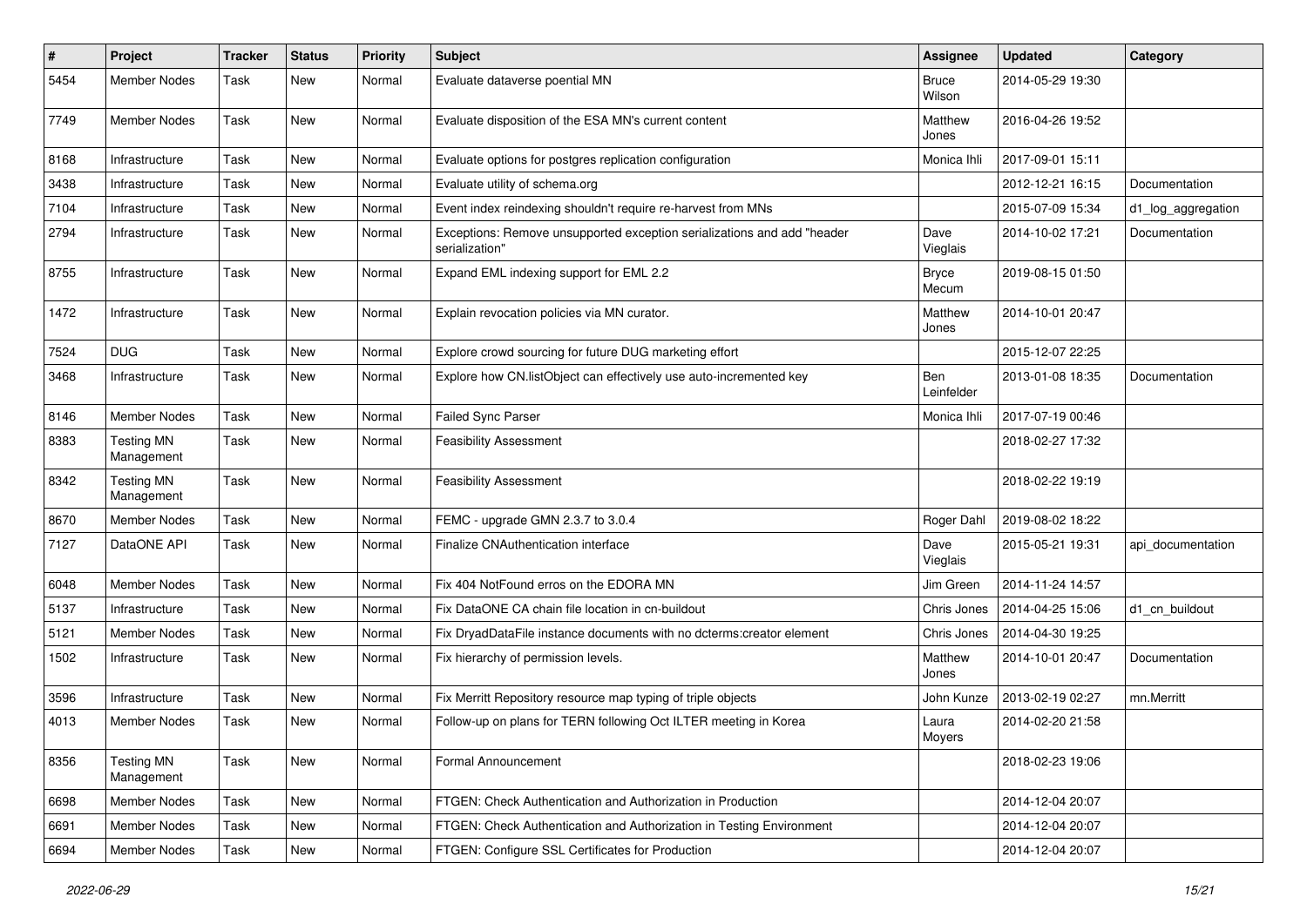| $\vert$ # | Project             | <b>Tracker</b> | <b>Status</b> | <b>Priority</b> | Subject                                                                                                            | <b>Assignee</b>  | <b>Updated</b>   | Category |
|-----------|---------------------|----------------|---------------|-----------------|--------------------------------------------------------------------------------------------------------------------|------------------|------------------|----------|
| 6687      | <b>Member Nodes</b> | Task           | New           | Normal          | FTGEN: Configure SSL Certificates for Testing Environment                                                          |                  | 2014-12-04 20:07 |          |
| 6682      | <b>Member Nodes</b> | Task           | New           | Normal          | FTGEN: Design, code and component test a new MN implementation                                                     |                  | 2014-12-04 20:07 |          |
| 6701      | <b>Member Nodes</b> | Task           | New           | Normal          | FTGEN: Document and Announce                                                                                       |                  | 2014-12-04 20:07 |          |
| 6700      | <b>Member Nodes</b> | Task           | New           | Normal          | FTGEN: Ensure MN appears on Current MNs webpage (dashboard)                                                        |                  | 2014-12-04 20:07 |          |
| 6693      | <b>Member Nodes</b> | Task           | New           | Normal          | FTGEN: Establish DataONE user identity in Production                                                               |                  | 2014-12-04 20:07 |          |
| 6686      | <b>Member Nodes</b> | Task           | New           | Normal          | FTGEN: Establish DataONE user identity in Testing Environment                                                      |                  | 2014-12-04 20:07 |          |
| 6683      | <b>Member Nodes</b> | Task           | New           | Normal          | FTGEN: Implement search index and display (ONEMercury) support for any new<br>metadata formats required by the MN. |                  | 2014-12-04 20:07 |          |
| 6679      | <b>Member Nodes</b> | Task           | New           | Normal          | FTGEN: Join DataONE                                                                                                |                  | 2014-12-04 20:07 |          |
| 6685      | <b>Member Nodes</b> | Task           | <b>New</b>    | Normal          | FTGEN: Local Testing                                                                                               |                  | 2014-12-04 20:07 |          |
| 6699      | <b>Member Nodes</b> | Task           | New           | Normal          | FTGEN: Mutual acceptance                                                                                           |                  | 2014-12-04 20:07 |          |
| 6681      | <b>Member Nodes</b> | Task           | <b>New</b>    | Normal          | FTGEN: Plan the implementation                                                                                     |                  | 2014-12-04 20:07 |          |
| 6684      | <b>Member Nodes</b> | Task           | New           | Normal          | FTGEN: Register any new object formats in all environments                                                         |                  | 2014-12-04 20:07 |          |
| 6696      | <b>Member Nodes</b> | Task           | New           | Normal          | FTGEN: Register MN in Production                                                                                   |                  | 2014-12-04 20:07 |          |
| 6689      | <b>Member Nodes</b> | Task           | New           | Normal          | FTGEN: Register MN in Testing Environment                                                                          |                  | 2014-12-04 20:07 |          |
| 6680      | <b>Member Nodes</b> | Task           | New           | Normal          | FTGEN: Scope the implementation                                                                                    |                  | 2014-12-04 20:07 |          |
| 6692      | <b>Member Nodes</b> | Task           | New           | Normal          | FTGEN: Show MN as "upcoming" on the dashboard                                                                      |                  | 2014-12-04 20:07 |          |
| 6697      | <b>Member Nodes</b> | Task           | New           | Normal          | FTGEN: Verify CN Content and Services in Production                                                                |                  | 2014-12-04 20:07 |          |
| 6690      | <b>Member Nodes</b> | Task           | New           | Normal          | FTGEN: Verify CN Content and Services in Testing Environment                                                       |                  | 2014-12-04 20:07 |          |
| 6695      | <b>Member Nodes</b> | Task           | New           | Normal          | FTGEN: Verify MN Content and Services in Production                                                                |                  | 2014-12-04 20:07 |          |
| 6688      | <b>Member Nodes</b> | Task           | <b>New</b>    | Normal          | FTGEN: Verify MN Content and Services in Testing Environment                                                       |                  | 2014-12-04 20:07 |          |
| 5890      | <b>Member Nodes</b> | Task           | New           | Normal          | <b>GBIF: Authentication and Authorization</b>                                                                      |                  | 2018-01-22 21:16 |          |
| 5850      | <b>Member Nodes</b> | Task           | New           | Normal          | <b>GBIF: Content Review</b>                                                                                        |                  | 2016-07-02 12:45 |          |
| 5878      | Member Nodes        | Task           | New           | Normal          | <b>GBIF: Content Review</b>                                                                                        |                  | 2016-07-02 12:45 |          |
| 5899      | Member Nodes        | Task           | New           | Normal          | GBIF: Create news item                                                                                             | Amy<br>Forrester | 2019-01-24 17:10 |          |
| 5900      | <b>Member Nodes</b> | Task           | New           | Normal          | GBIF: Formal announcement                                                                                          |                  | 2016-07-02 12:45 |          |
| 5870      | <b>Member Nodes</b> | Task           | New           | Normal          | GBIF: Generate client certificate.                                                                                 |                  | 2016-07-02 12:45 |          |
| 5865      | Member Nodes        | Task           | New           | Normal          | GBIF: Log record access                                                                                            |                  | 2016-07-02 12:45 |          |
| 5893      | Member Nodes        | Task           | New           | Normal          | GBIF: Log record access                                                                                            |                  | 2016-07-02 12:45 |          |
| 5896      | Member Nodes        | Task           | New           | Normal          | GBIF: Mutual acceptance                                                                                            |                  | 2016-07-02 12:45 |          |
| 5873      | <b>Member Nodes</b> | Task           | New           | Normal          | GBIF: Register MN                                                                                                  |                  | 2016-07-02 12:45 |          |
| 5839      | Member Nodes        | Task           | New           | Normal          | GBIF: Registration in environment                                                                                  |                  | 2016-07-02 12:45 |          |
| 5891      | Member Nodes        | Task           | New           | Normal          | GBIF: Science Data access                                                                                          |                  | 2016-07-02 12:45 |          |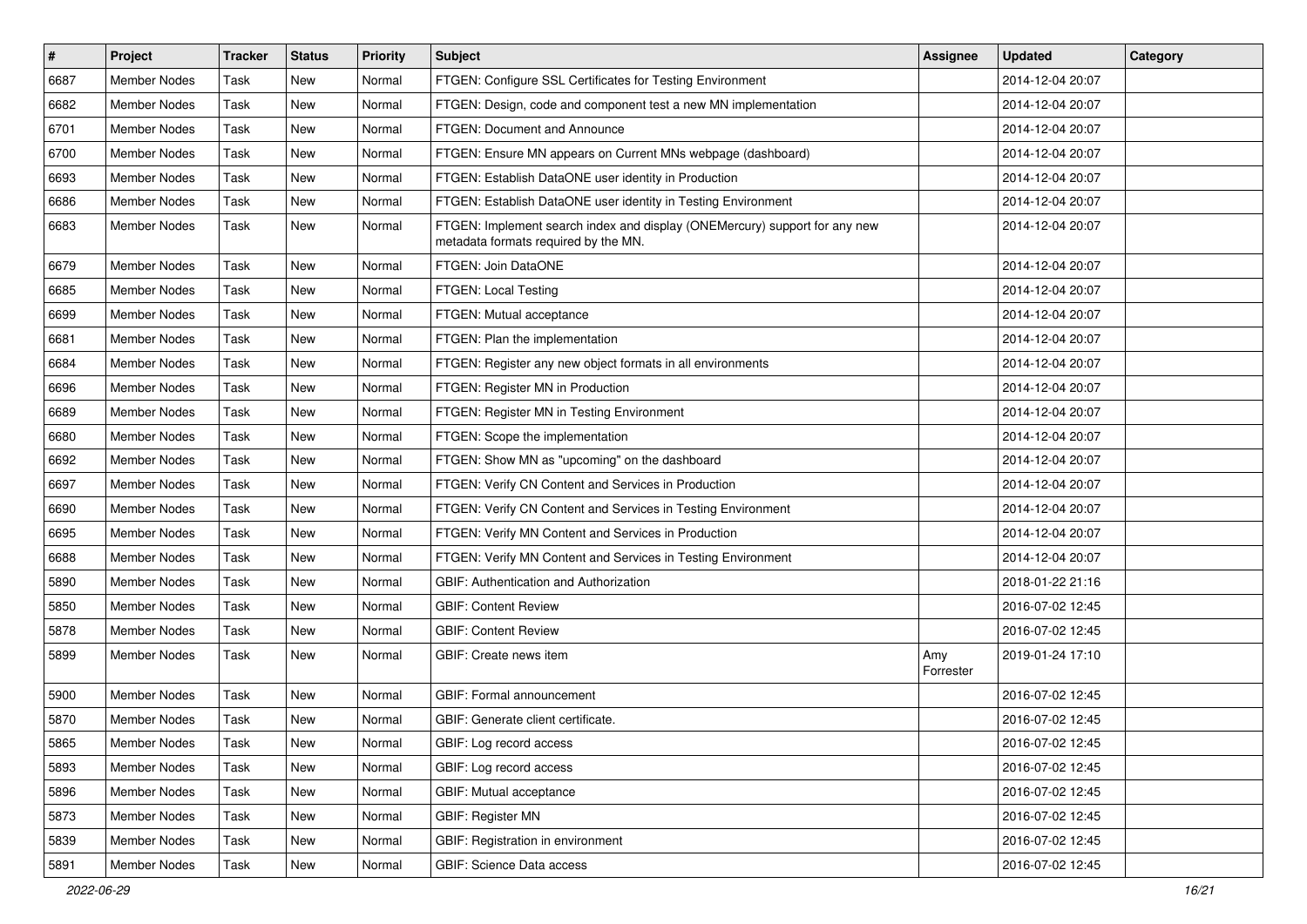| $\vert$ # | Project             | <b>Tracker</b> | <b>Status</b> | <b>Priority</b> | <b>Subject</b>                                                                    | <b>Assignee</b> | <b>Updated</b>   | Category |
|-----------|---------------------|----------------|---------------|-----------------|-----------------------------------------------------------------------------------|-----------------|------------------|----------|
| 5892      | <b>Member Nodes</b> | Task           | New           | Normal          | <b>GBIF: Science Metadata access</b>                                              |                 | 2016-07-02 12:45 |          |
| 5875      | <b>Member Nodes</b> | Task           | New           | Normal          | GBIF: Set the node status to approved (start synchronization)                     |                 | 2016-07-02 12:45 |          |
| 5874      | Member Nodes        | Task           | New           | Normal          | GBIF: Set up Node document                                                        |                 | 2016-07-02 12:45 |          |
| 5877      | Member Nodes        | Task           | New           | Normal          | GBIF: Set up synchronization of the MN                                            |                 | 2016-07-02 12:45 |          |
| 5849      | Member Nodes        | Task           | New           | Normal          | GBIF: Set up synchronization of the MN                                            |                 | 2016-07-02 12:45 |          |
| 5841      | Member Nodes        | Task           | New           | Normal          | <b>GBIF: SSL Certificates</b>                                                     |                 | 2019-01-28 14:40 |          |
| 5869      | Member Nodes        | Task           | New           | Normal          | <b>GBIF: SSL Certificates</b>                                                     |                 | 2016-07-02 12:45 |          |
| 5848      | <b>Member Nodes</b> | Task           | New           | Normal          | GBIF: Synchronization                                                             |                 | 2016-07-02 12:45 |          |
| 5876      | <b>Member Nodes</b> | Task           | New           | Normal          | GBIF: Synchronization                                                             |                 | 2016-07-02 12:45 |          |
| 5897      | Member Nodes        | Task           | New           | Normal          | GBIF: Verify content available for Current MNs web page                           |                 | 2016-07-02 12:45 |          |
| 5887      | Member Nodes        | Task           | New           | Normal          | GBIF: Verify Resource Map content                                                 |                 | 2016-07-02 12:45 |          |
| 5859      | Member Nodes        | Task           | New           | Normal          | <b>GBIF: Verify Resource Map content</b>                                          |                 | 2016-07-02 12:45 |          |
| 5860      | <b>Member Nodes</b> | Task           | New           | Normal          | GBIF: Verify Resource Map is returned with the correct HTTP Content-Type          |                 | 2016-07-02 12:45 |          |
| 5888      | Member Nodes        | Task           | New           | Normal          | GBIF: Verify Resource Map is returned with the correct HTTP Content-Type          |                 | 2016-07-02 12:45 |          |
| 5886      | <b>Member Nodes</b> | Task           | New           | Normal          | <b>GBIF: Verify Resource Maps</b>                                                 |                 | 2016-07-02 12:45 |          |
| 5858      | Member Nodes        | Task           | New           | Normal          | <b>GBIF: Verify Resource Maps</b>                                                 |                 | 2016-07-02 12:45 |          |
| 5879      | Member Nodes        | Task           | New           | Normal          | <b>GBIF: Verify Science Data</b>                                                  |                 | 2016-07-02 12:45 |          |
| 5851      | <b>Member Nodes</b> | Task           | New           | Normal          | <b>GBIF: Verify Science Data</b>                                                  |                 | 2016-07-02 12:45 |          |
| 5852      | Member Nodes        | Task           | New           | Normal          | GBIF: Verify Science Data content                                                 |                 | 2016-07-02 12:45 |          |
| 5880      | <b>Member Nodes</b> | Task           | New           | Normal          | GBIF: Verify Science Data content                                                 |                 | 2016-07-02 12:45 |          |
| 5882      | <b>Member Nodes</b> | Task           | New           | Normal          | GBIF: Verify Science Metadata                                                     |                 | 2016-07-02 12:45 |          |
| 5854      | Member Nodes        | Task           | New           | Normal          | GBIF: Verify Science Metadata                                                     |                 | 2016-07-02 12:45 |          |
| 5883      | Member Nodes        | Task           | New           | Normal          | GBIF: Verify Science Metadata content                                             |                 | 2016-07-02 12:45 |          |
| 5855      | Member Nodes        | Task           | New           | Normal          | GBIF: Verify Science Metadata content                                             |                 | 2016-07-02 12:45 |          |
| 5884      | <b>Member Nodes</b> | Task           | New           | Normal          | GBIF: Verify Science Metadata is returned with the correct HTTP Content-Type      |                 | 2016-07-02 12:45 |          |
| 5856      | Member Nodes        | Task           | New           | Normal          | GBIF: Verify Science Metadata is returned with the correct HTTP Content-Type      |                 | 2016-07-02 12:45 |          |
| 5871      | Member Nodes        | Task           | New           | Normal          | GBIF: Verify successful installation of client side certificate                   |                 | 2016-07-02 12:45 |          |
| 5872      | Member Nodes        | Task           | New           | Normal          | GBIF: Verify successful installation of server side certificate                   |                 | 2016-07-02 12:45 |          |
| 5861      | Member Nodes        | Task           | New           | Normal          | GBIF: Verify that Resource Maps are correctly processed by CNs.                   |                 | 2016-07-02 12:45 |          |
| 5889      | Member Nodes        | Task           | New           | Normal          | GBIF: Verify that Resource Maps are correctly processed by CNs.                   |                 | 2016-07-02 12:45 |          |
| 5881      | Member Nodes        | Task           | New           | Normal          | GBIF: Verify that the Science Data is returned with the correct HTTP Content-Type |                 | 2016-07-02 12:45 |          |
| 5853      | Member Nodes        | Task           | New           | Normal          | GBIF: Verify that the Science Data is returned with the correct HTTP Content-Type |                 | 2016-07-02 12:45 |          |
| 5885      | Member Nodes        | Task           | New           | Normal          | GBIF: Verify that the Science Metadata is correctly processed by CNs              |                 | 2016-07-02 12:45 |          |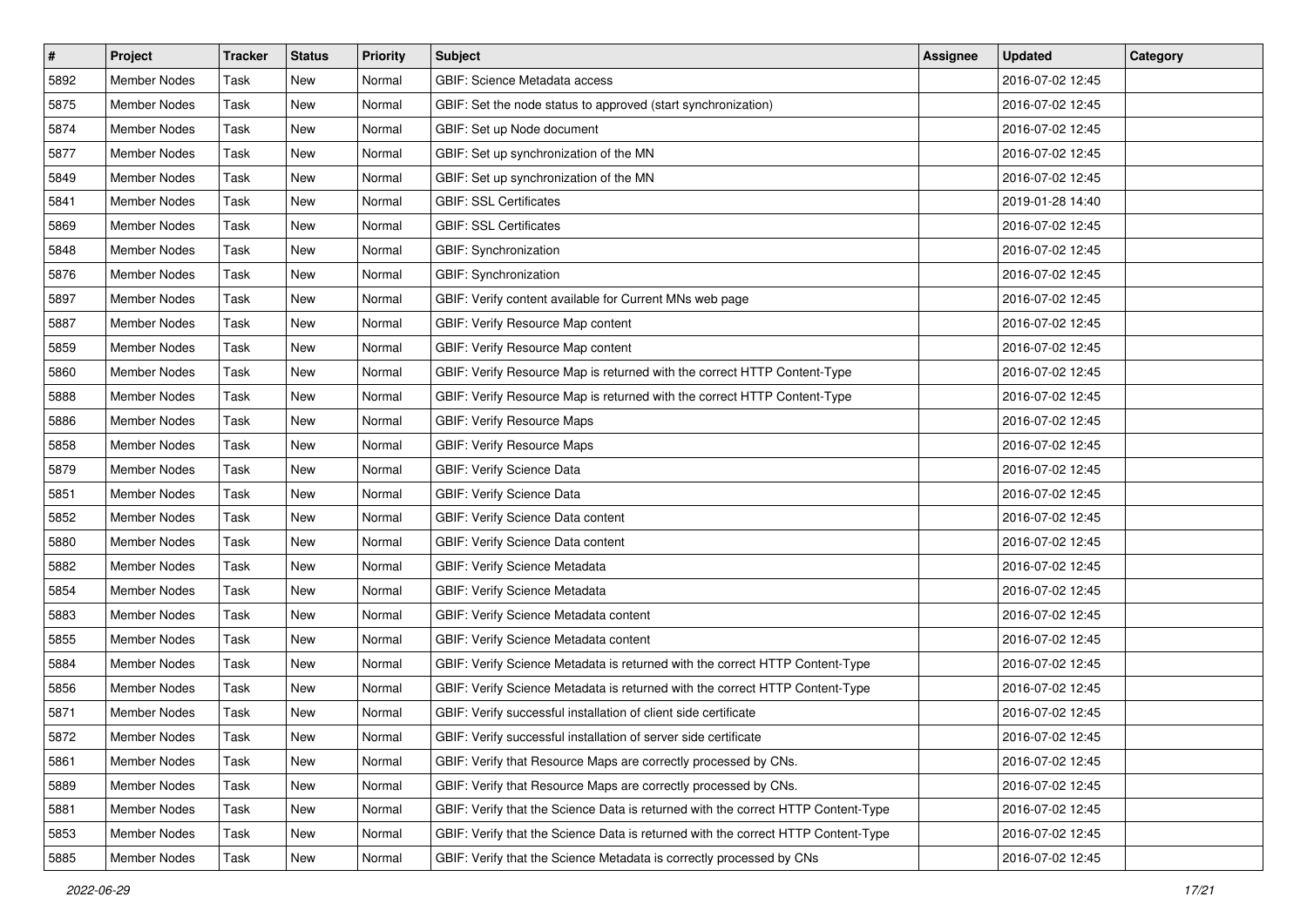| $\pmb{\sharp}$ | <b>Project</b>      | <b>Tracker</b> | <b>Status</b> | <b>Priority</b> | <b>Subject</b>                                                                                       | Assignee         | <b>Updated</b>   | Category                  |
|----------------|---------------------|----------------|---------------|-----------------|------------------------------------------------------------------------------------------------------|------------------|------------------|---------------------------|
| 5857           | <b>Member Nodes</b> | Task           | New           | Normal          | GBIF: Verify that the Science Metadata is correctly processed by CNs                                 |                  | 2016-07-02 12:45 |                           |
| 8534           | <b>Member Nodes</b> | Task           | New           | Normal          | GCOOS: Technical Requirements & Design Planning                                                      |                  | 2018-04-09 20:18 |                           |
| 3333           | Infrastructure      | Task           | New           | Low             | Generalize mk * scripts for host name                                                                | Dave<br>Vieglais | 2012-10-11 18:50 | <b>Support Operations</b> |
| 7168           | OGC-Slender<br>Node | Task           | <b>New</b>    | Normal          | Generate system metadata for data objects                                                            | Dave<br>Vieglais | 2015-06-08 18:59 |                           |
| 7167           | OGC-Slender<br>Node | Task           | New           | Normal          | Generate system metadata for science metadata                                                        | Dave<br>Vieglais | 2015-06-08 18:58 |                           |
| 8829           | Member Nodes        | Task           | New           | High            | get DKAN connected to GMN                                                                            | John Evans       | 2019-09-03 13:24 |                           |
| 3115           | Infrastructure      | Task           | New           | Normal          | Get R client into working state.                                                                     | Andrew<br>Pippin | 2012-08-02 17:32 |                           |
| 7986           | Member Nodes        | Task           | New           | Normal          | GINA: Configure SSL Certificates for Production                                                      | Amy<br>Forrester | 2018-08-31 15:22 |                           |
| 7979           | <b>Member Nodes</b> | Task           | New           | Normal          | GINA: Configure SSL Certificates for Testing Environment                                             | Amy<br>Forrester | 2018-08-31 15:23 |                           |
| 7992           | <b>Member Nodes</b> | Task           | New           | Normal          | <b>GINA: Document and Announce</b>                                                                   | Laura<br>Moyers  | 2017-01-27 22:19 |                           |
| 7991           | <b>Member Nodes</b> | Task           | New           | Normal          | GINA: Ensure MN appears on Current MNs webpage (dashboard)                                           | Laura<br>Moyers  | 2017-01-27 22:19 |                           |
| 7985           | Member Nodes        | Task           | New           | Normal          | GINA: Establish DataONE user identity in Production                                                  | Laura<br>Moyers  | 2017-01-27 22:15 |                           |
| 7978           | <b>Member Nodes</b> | Task           | New           | Normal          | GINA: Establish DataONE user identity in Testing Environment                                         | Laura<br>Moyers  | 2017-01-27 18:44 |                           |
| 7975           | Member Nodes        | Task           | New           | Normal          | GINA: Implement search index and display support for any new metadata formats<br>required by the MN. | Roger Dahl       | 2017-01-27 18:34 |                           |
| 7977           | Member Nodes        | Task           | <b>New</b>    | Normal          | <b>GINA: Local Testing</b>                                                                           | Roger Dahl       | 2017-01-27 18:46 |                           |
| 7990           | <b>Member Nodes</b> | Task           | New           | Normal          | GINA: Mutual acceptance                                                                              | Laura<br>Moyers  | 2017-01-27 22:18 |                           |
| 7976           | <b>Member Nodes</b> | Task           | New           | Normal          | GINA: Register any new object formats in all environments                                            | Laura<br>Moyers  | 2017-01-27 18:45 |                           |
| 7988           | <b>Member Nodes</b> | Task           | New           | Normal          | GINA: Register MN in Production                                                                      | Laura<br>Moyers  | 2017-01-27 22:16 |                           |
| 7981           | <b>Member Nodes</b> | Task           | New           | Normal          | GINA: Register MN in Testing Environment                                                             | Laura<br>Moyers  | 2017-01-27 18:47 |                           |
| 7984           | Member Nodes        | Task           | New           | Normal          | GINA: Show MN as "upcoming" on the dashboard                                                         | Laura<br>Moyers  | 2017-01-27 22:13 |                           |
| 7989           | Member Nodes        | Task           | New           | Normal          | GINA: Verify CN Content and Services in Production                                                   | Laura<br>Moyers  | 2017-01-27 22:18 |                           |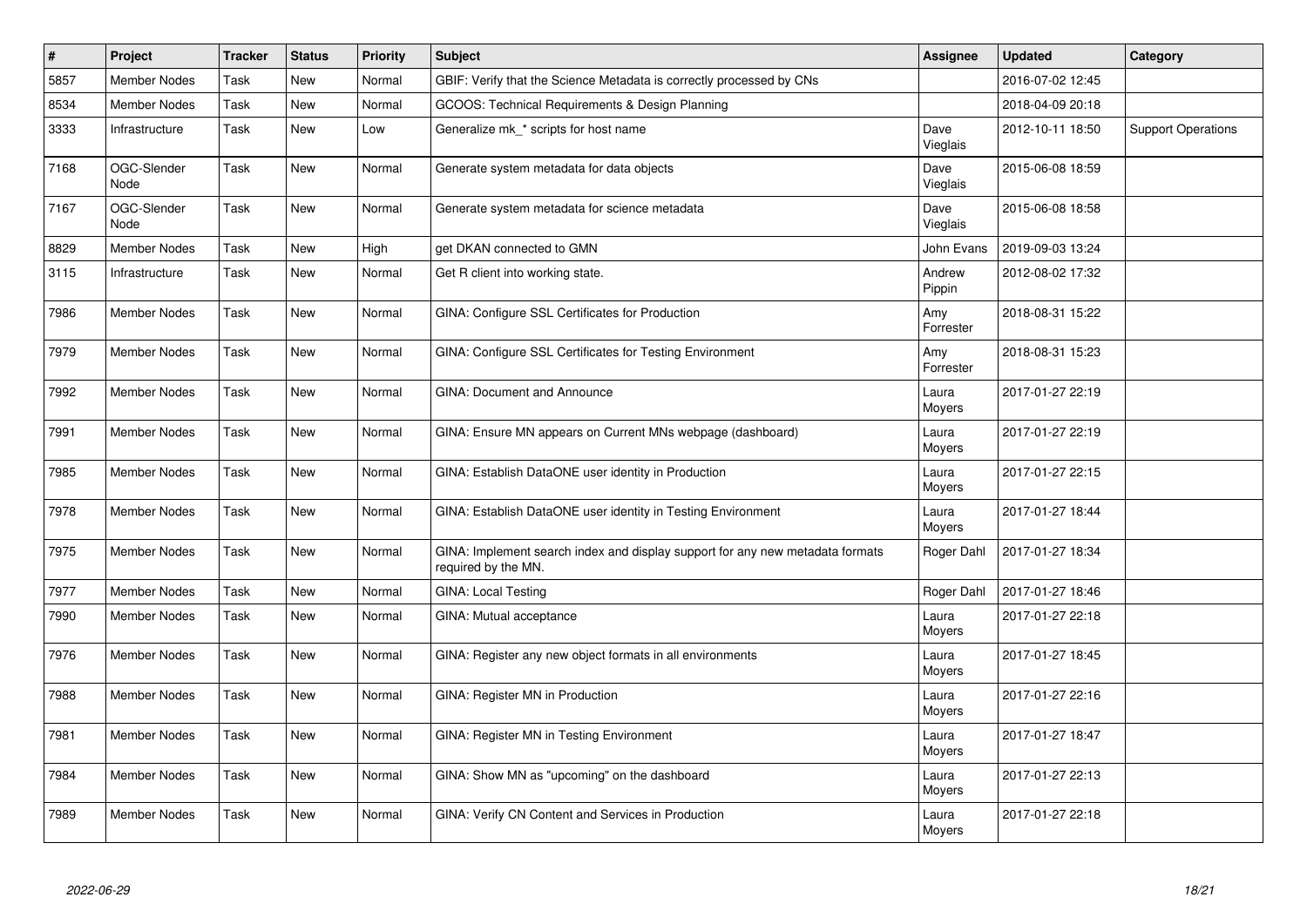| $\vert$ # | Project             | <b>Tracker</b> | <b>Status</b> | <b>Priority</b> | <b>Subject</b>                                                                                                                    | Assignee         | <b>Updated</b>   | Category                  |
|-----------|---------------------|----------------|---------------|-----------------|-----------------------------------------------------------------------------------------------------------------------------------|------------------|------------------|---------------------------|
| 7982      | <b>Member Nodes</b> | Task           | New           | Normal          | GINA: Verify CN Content and Services in Testing Environment                                                                       | Laura<br>Moyers  | 2017-01-27 18:59 |                           |
| 7987      | <b>Member Nodes</b> | Task           | New           | Normal          | GINA: Verify MN Content and Services in Production                                                                                | Laura<br>Moyers  | 2017-01-27 22:16 |                           |
| 7980      | <b>Member Nodes</b> | Task           | <b>New</b>    | Normal          | GINA: Verify MN Content and Services in Testing Environment                                                                       | Laura<br>Moyers  | 2017-01-27 18:46 |                           |
| 7774      | Infrastructure      | Task           | New           | Normal          | GMN: Move to Let's Encrypt                                                                                                        |                  | 2016-05-09 22:16 |                           |
| 7703      | Python GMN          | Task           | New           | Normal          | GMN populating ipAddress in LogEntry with abnormal strings                                                                        | Roger Dahl       | 2016-06-22 17:19 |                           |
| 8742      | <b>Member Nodes</b> | Task           | New           | Normal          | GMN upgrade from 2.4.1 to 3.2.0                                                                                                   | Roger Dahl       | 2018-11-13 19:14 |                           |
| 7550      | <b>Member Nodes</b> | Task           | New           | Normal          | GoA portal not copying to KNB                                                                                                     | Lauren<br>Walker | 2015-12-14 21:41 |                           |
| 8594      | <b>Member Nodes</b> | Task           | <b>New</b>    | Normal          | GOA: replicate to Research Workspace                                                                                              | Matthew<br>Jones | 2018-05-15 17:40 |                           |
| 7125      | Python GMN          | Task           | <b>New</b>    | Normal          | Handle Authorization header carrying authentication token                                                                         | Roger Dahl       | 2016-04-21 22:37 |                           |
| 1236      | Infrastructure      | Task           | New           | Normal          | Highly variable response times from cn.dataone.org                                                                                |                  | 2011-01-17 16:34 | d1 cn service             |
| 2487      | <b>CN REST</b>      | Task           | New           | Normal          | How does a CN handle the failure of MN replica to receive<br>MNStorage.sytemMetadataChanged()                                     | Robert<br>Waltz  | 2016-08-10 20:51 |                           |
| 1414      | Infrastructure      | Task           | New           | Normal          | How to represent additional Node attributes.                                                                                      |                  | 2011-03-09 06:16 |                           |
| 1518      | Infrastructure      | Task           | New           | Normal          | How to support caching                                                                                                            |                  | 2011-05-04 14:33 |                           |
| 1519      | Infrastructure      | Task           | New           | Normal          | <b>HTTP Byte Range Requests</b>                                                                                                   |                  | 2011-05-04 14:34 |                           |
| 6380      | <b>Member Nodes</b> | Task           | New           | Normal          | <b>ICMBIO: Initial Preparation</b>                                                                                                |                  | 2015-11-19 17:21 |                           |
| 3810      | Infrastructure      | Task           | New           | Normal          | Identify and setup location for user oriented operational docs                                                                    | Dave<br>Vieglais | 2014-09-24 18:27 | <b>Support Operations</b> |
| 8506      | Infrastructure      | Task           | New           | Normal          | Identify ISO metadata terms appropriate for population of data citation elements of the<br>solr search index                      |                  | 2018-10-04 18:17 |                           |
| 1442      | DataONE API         | Task           | <b>New</b>    | Normal          | Identify monitoring and logging use cases and requirements                                                                        | Dave<br>Vieglais | 2015-01-19 23:06 |                           |
| 1443      | DataONE API         | Task           | New           | Normal          | Identify operational requirements for monitoring and logging                                                                      | Dave<br>Vieglais | 2015-01-19 23:06 |                           |
| 8170      | Infrastructure      | Task           | New           | Normal          | Identify the components that are currently managed in LDAP on the Coordinating<br>Nodes and how these may be migrated to postgres | Monica Ihli      | 2017-09-01 15:20 |                           |
| 3373      | Infrastructure      | Task           | New           | Normal          | If id contains "/", the MNode.getSysteMetadata method fails.                                                                      |                  | 2012-11-06 02:05 |                           |
| 2415      | <b>CN REST</b>      | Task           | <b>New</b>    | Normal          | Implement exceptions for log endpoint                                                                                             | Robert<br>Waltz  | 2015-01-19 22:49 |                           |
| 2414      | <b>CN REST</b>      | Task           | New           | Normal          | Implement exceptions for search/solr endoint                                                                                      | Skye<br>Roseboom | 2015-01-19 22:49 |                           |
| 991       | Infrastructure      | Task           | New           | Low             | implement HEAD /resolve/ <guid></guid>                                                                                            |                  | 2010-10-13 22:02 |                           |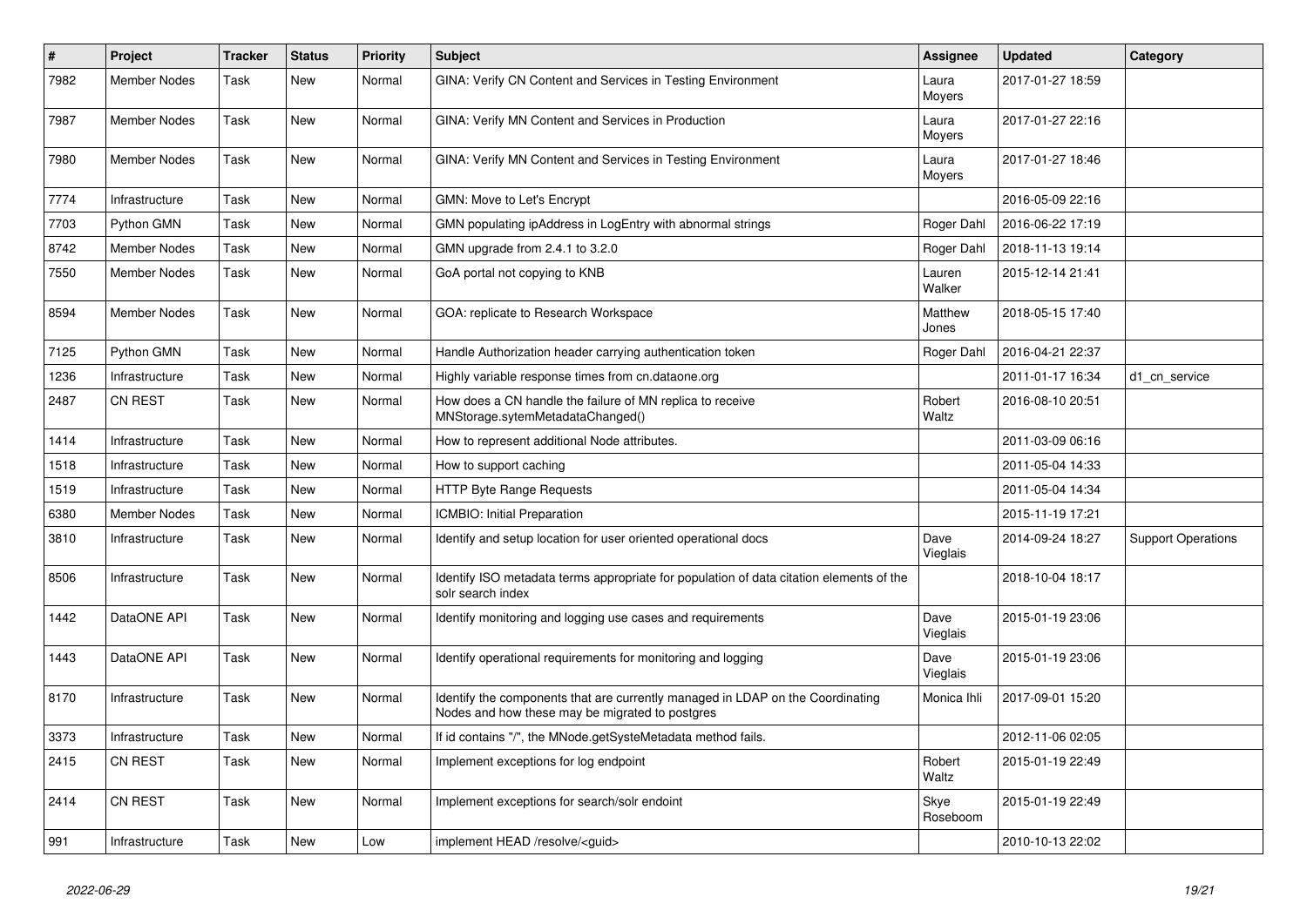| $\pmb{\#}$ | Project                         | <b>Tracker</b> | <b>Status</b> | <b>Priority</b> | Subject                                                                                                          | <b>Assignee</b>   | <b>Updated</b>   | Category                  |
|------------|---------------------------------|----------------|---------------|-----------------|------------------------------------------------------------------------------------------------------------------|-------------------|------------------|---------------------------|
| 8353       | <b>Testing MN</b><br>Management | Task           | New           | Normal          | Implement in Production                                                                                          |                   | 2018-02-08 15:29 |                           |
| 995        | Infrastructure                  | Task           | New           | Normal          | implement JSON formatted OLLs                                                                                    |                   | 2010-10-25 16:45 |                           |
| 7199       | Python GMN                      | Task           | New           | Normal          | Implement support for token authentication approach                                                              | Dave<br>Vieglais  | 2016-03-25 01:27 |                           |
| 4667       | Java Client                     | Task           | New           | Normal          | (Important!) No types implement equals or hashcode                                                               |                   | 2015-02-11 20:08 |                           |
| 7849       | <b>CN REST</b>                  | Task           | <b>New</b>    | Normal          | Improve exception messages when cascading SSL derived exceptions                                                 | Rob Nahf          | 2016-07-19 17:23 |                           |
| 3465       | Infrastructure                  | Task           | New           | Normal          | Improve Metacat listObject slicing                                                                               | Ben<br>Leinfelder | 2013-01-08 18:54 | Metacat                   |
| 8499       | Infrastructure                  | Task           | New           | Normal          | Improve rendering of http://www.isotc211.org/2005/gmd-pangaea in search UI                                       |                   | 2018-05-01 01:07 |                           |
| 3175       | Infrastructure                  | Task           | New           | Normal          | Include dataoneTypes.xsd in Metacat registered schemas                                                           | Chris Jones       | 2012-10-05 14:23 | Metacat                   |
| 7767       | Infrastructure                  | Task           | New           | Normal          | In DataONE search results, move map display to map extent                                                        | Dave<br>Vieglais  | 2016-05-04 18:31 |                           |
| 8341       | <b>Testing MN</b><br>Management | Task           | New           | Normal          | <b>Initial Communications</b>                                                                                    |                   | 2018-02-22 19:14 |                           |
| 8382       | <b>Testing MN</b><br>Management | Task           | New           | Normal          | <b>Initial Communications</b>                                                                                    |                   | 2018-02-27 17:32 |                           |
| 3198       | <b>Member Nodes</b>             | Task           | <b>New</b>    | Normal          | Initial contact for the USGS MN                                                                                  | Mike Frame        | 2013-08-23 13:07 |                           |
| 3605       | <b>Member Nodes</b>             | Task           | New           | Normal          | Install a new Metacat instance for the Avian Knowledge Network (AKN) member node                                 | Ben<br>Leinfelder | 2013-02-21 16:20 |                           |
| 817        | Infrastructure                  | Task           | New           | Low             | Integration testing: Make Java and Python stack return values equal for each function.                           | Roger Dahl        | 2012-10-08 18:47 |                           |
| 3509       | Infrastructure                  | Task           | New           | Normal          | Issue certificates from D1TestIntCA for dev environment nodes, and revoke certificates<br>signed by D1TestCA     | Chris Jones       | 2014-09-24 18:25 | <b>Support Operations</b> |
| 3510       | Infrastructure                  | Task           | New           | Normal          | Issue certificates from D1TestIntCA for sandbox environment nodes, and revoke<br>certificates signed by D1TestCA | Chris Jones       | 2014-09-24 18:25 | <b>Support Operations</b> |
| 3511       | Infrastructure                  | Task           | New           | Normal          | Issue certificates from D1TestIntCA for stage environment nodes, and revoke<br>certificates signed by D1TestCA   | Chris Jones       | 2014-09-24 18:25 | <b>Support Operations</b> |
| 3512       | Infrastructure                  | Task           | New           | Normal          | Issue production client certificates for mn-{ucsb orc unm}-2.dataone.org replica target<br>nodes                 | Dave<br>Vieglais  | 2013-01-23 16:34 | Environment.Productio     |
| 4117       | <b>Member Nodes</b>             | Task           | New           | Normal          | <b>Issue Test certs for FRIM</b>                                                                                 |                   | 2015-01-23 19:02 |                           |
| 3108       | Infrastructure                  | Task           | New           | Normal          | lastHarvested date is always equal to the current time.                                                          | Dave<br>Vieglais  | 2012-07-30 22:11 |                           |
| 1001       | Infrastructure                  | Task           | New           | Normal          | Link documentation living with projects into ArchitectureDocs                                                    |                   | 2010-10-21 14:55 |                           |
| 6624       | Infrastructure                  | Task           | New           | Normal          | link Node Identity arch. spec. to OperationDocs Node Reg page                                                    |                   | 2014-11-21 20:29 | Documentation             |
| 7863       | <b>DUG</b>                      | Task           | New           | Normal          | Link to the recordings                                                                                           |                   | 2016-08-09 20:40 |                           |
| 2133       | Infrastructure                  | Task           | New           | Normal          | listObjects() datetime slicing                                                                                   |                   | 2011-12-12 23:15 |                           |
| 1335       | Infrastructure                  | Task           | New           | Normal          | Local caching of the d1 schema.                                                                                  |                   | 2011-02-09 22:56 |                           |